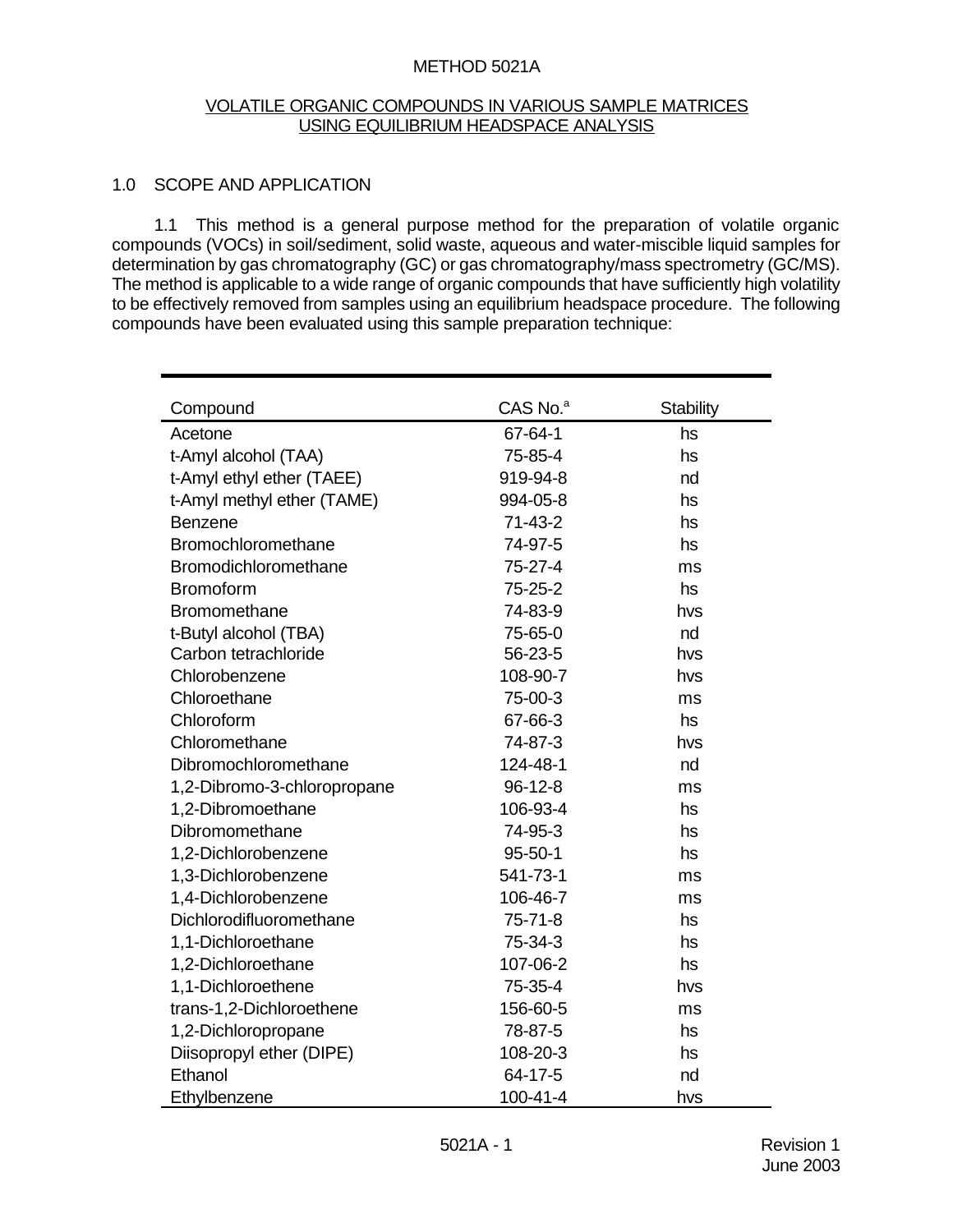| Compound                       | CAS No. <sup>a</sup> | <b>Stability</b> |
|--------------------------------|----------------------|------------------|
| Ethyl tert-butyl ether (ETBE)  | 637-92-3             | hs               |
| Hexachlorobutadiene            | 87-68-3              | ms               |
| Isopropanol                    | 67-63-0              | nd               |
| Methyl tert-butyl ether (MTBE) | 1634-04-4            | hs               |
| Methylene chloride             | 75-09-2              | hs               |
| Naphthalene                    | $91 - 20 - 3$        | ms               |
| <b>Styrene</b>                 | 100-42-5             | hvs              |
| 1,1,1,2-Tetrachloroethane      | 630-20-6             | hs               |
| 1,1,2,2-Tetrachloroethane      | 79-34-5              | nd               |
| Tetrachloroethene              | 127-18-4             | ms               |
| Toluene                        | 108-88-3             | hs               |
| 1,2,4-Trichlorobenzene         | 120-82-1             | hs               |
| 1,1,1-Trichloroethane          | 71-55-6              | ms               |
| 1,1,2-Trichloroethane          | 79-00-5              | hs               |
| Trichloroethene                | 79-01-6              | ms               |
| Trichlorofluoromethane         | 75-69-4              | ls.              |
| 1,2,3-Trichloropropane         | 96-18-4              | ls.              |
| Vinyl chloride                 | 75-01-4              | hvs              |
| o-Xylene                       | 95-47-6              | hvs              |
| m-Xylene                       | 108-38-3             | hvs              |
| p-Xylene                       | 106-42-3             | hvs              |
| <b>Gasoline Range Organics</b> |                      |                  |
|                                |                      |                  |

- <sup>a</sup> Chemical Abstract Service Registry Number
- $nd = Not determined$
- hs  $=$  High stability in preserved water samples ( $> 60$  days). Longer holding times may be appropriate, see Method 5035, Appendix A, Table A.1 footnote and Ref. 47 for additional information
- $ms =$  Medium stability in preserved water samples (15 60 days). Longer holding times may be appropriate, see Method 5035, Appendix A, Table A.1 footnote and Ref. 47 for additional information
- $\leq$  = Low stability in preserved water samples ( $\lt$  14 days), analyses should be performed as soon as possible. May be degraded if acid preserved.
- hvs = Highly variable stability in preserved water samples. Longer holding times may be appropriate, see Method 5035, Appendix A, Table A.1 footnote and Ref. 47 for additional information.

1.2 Method lower limits of detection are compound-, matrix-, and instrument-dependent. As an example, with a soil matrix and using Method 8260 for measurement, quantitation levels varied from approximately 0.1 to 3.4 µg/kg. The applicable concentration range of this method is dependent upon the determinative method used. Analytes that are inefficiently extracted from the soil will not be detected when present at low concentrations, but they can be measured with acceptable accuracy and precision when present in sufficient concentrations.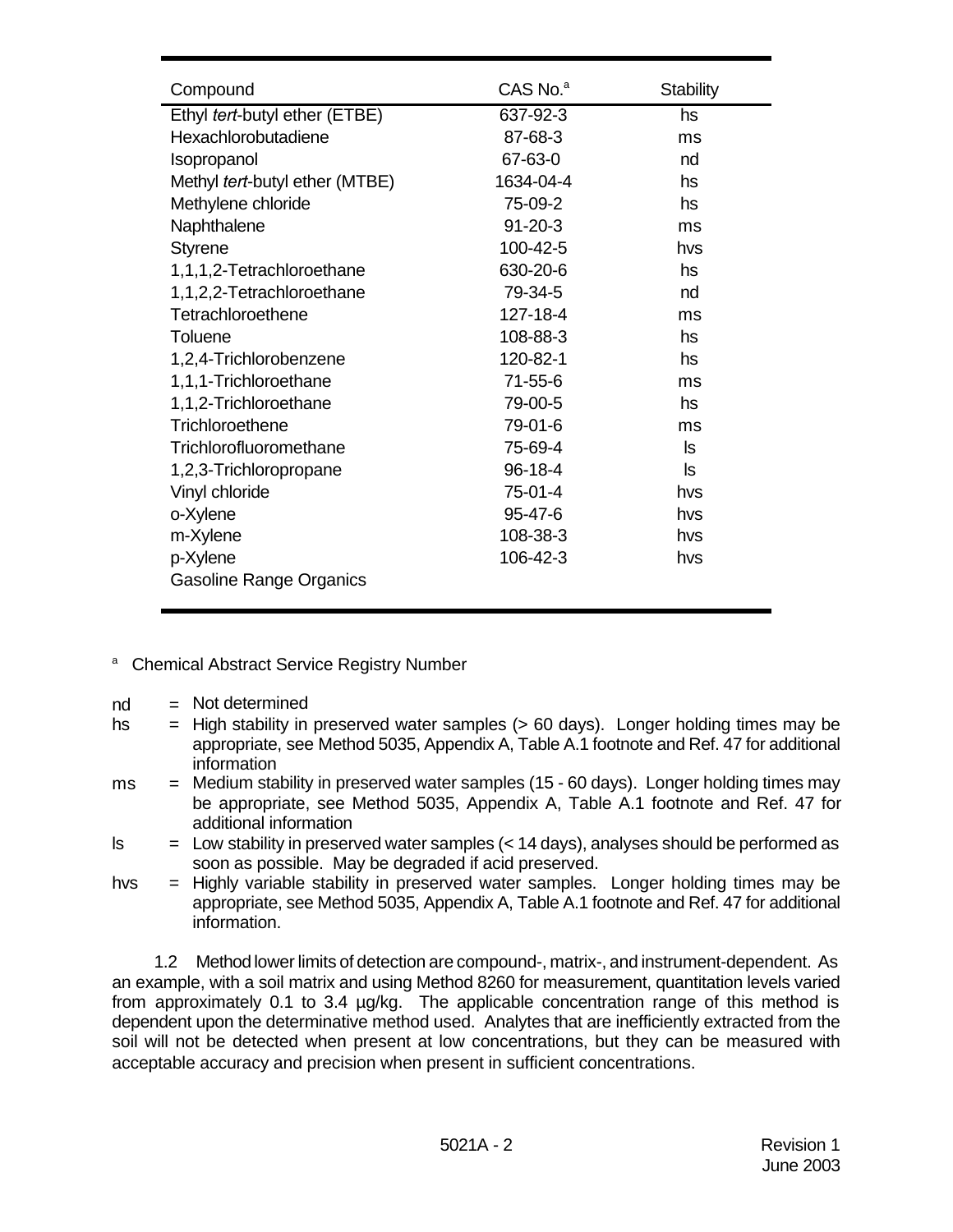1.3 The following compounds may also be analyzed by this procedure or may be used as surrogates:

| Compound               | CAS No. <sup>a</sup> |
|------------------------|----------------------|
| Bromobenzene           | 108-86-1             |
| n-Butylbenzene         | 104-51-8             |
| sec-Butylbenzene       | 135-98-8             |
| tert-Butylbenzene      | 98-06-6              |
| 2-Chlorotoluene        | $95 - 49 - 8$        |
| 4-Chlorotoluene        | 106-43-4             |
| cis-1,2-Dichloroethene | 156-59-4             |
| 1,3-Dichloropropane    | 142-28-9             |
| 2,2-Dichloropropane    | 590-20-7             |
| 1,1-Dichloropropene    | 563-58-6             |
| Isopropylbenzene       | 98-82-8              |
| 4-Isopropyltoluene     | 99-87-6              |
| n-Propylbenzene        | 103-65-1             |
| 1,2,3-Trichlorobenzene | 87-61-6              |
| á,á,á-Trifluorotoluene | 98-08-8              |
| 1,2,4-Trimethylbenzene | 95-63-6              |
| 1,3,5-Trimethylbenzene | 108-67-8             |

<sup>a</sup> Chemical Abstract Service Registry Number

1.4 When exercised with care and appropriate quality control, this technique can be used to produce quantitative data. This preparation method must be combined with a determinative method such as Methods 8015, 8021 or 8260. If quantitative data is to be produced, all of the quality control criteria in the determinative method and/or Method 8000 should be followed. Alternatively, this method may be utilized as an automated sample introduction protocol for screening samples for volatile organics. If used for screening, a suggested configuration is to employ it with Method 8021 but use very minimal calibration and quality control, i.e., a reagent blank and a single calibration standard, to obtain semi-quantitative or estimated sample results.

As with any preparative method for volatiles, samples should be screened to avoid contamination of the headspace system by samples that contain very high concentrations of volatiles above the calibration range of the determinative method. In addition, because the sealed sample container should only be opened once to remove a sample aliquot without compromising the integrity of the sample, multiple sample aliquots should be collected to allow for screening and reanalysis.

1.5 This method may be applicable to other compounds that have sufficient volatility to be removed from the sample matrix using the conditions described in this method. It may also be applicable to both listed and non-listed target analytes in other matrices. For solid samples that contain more than 1% organic matter or for compounds with high octanol/water partitioning coefficients, the equilibrium headspace technique may yield slightly lower results then either dynamic purging or methanol extraction followed by dynamic purging.

1.6 Analysts should consult the disclaimer statement at the front of the manual and the information in Chapter Two for guidance on the intended flexibility in the choice of methods,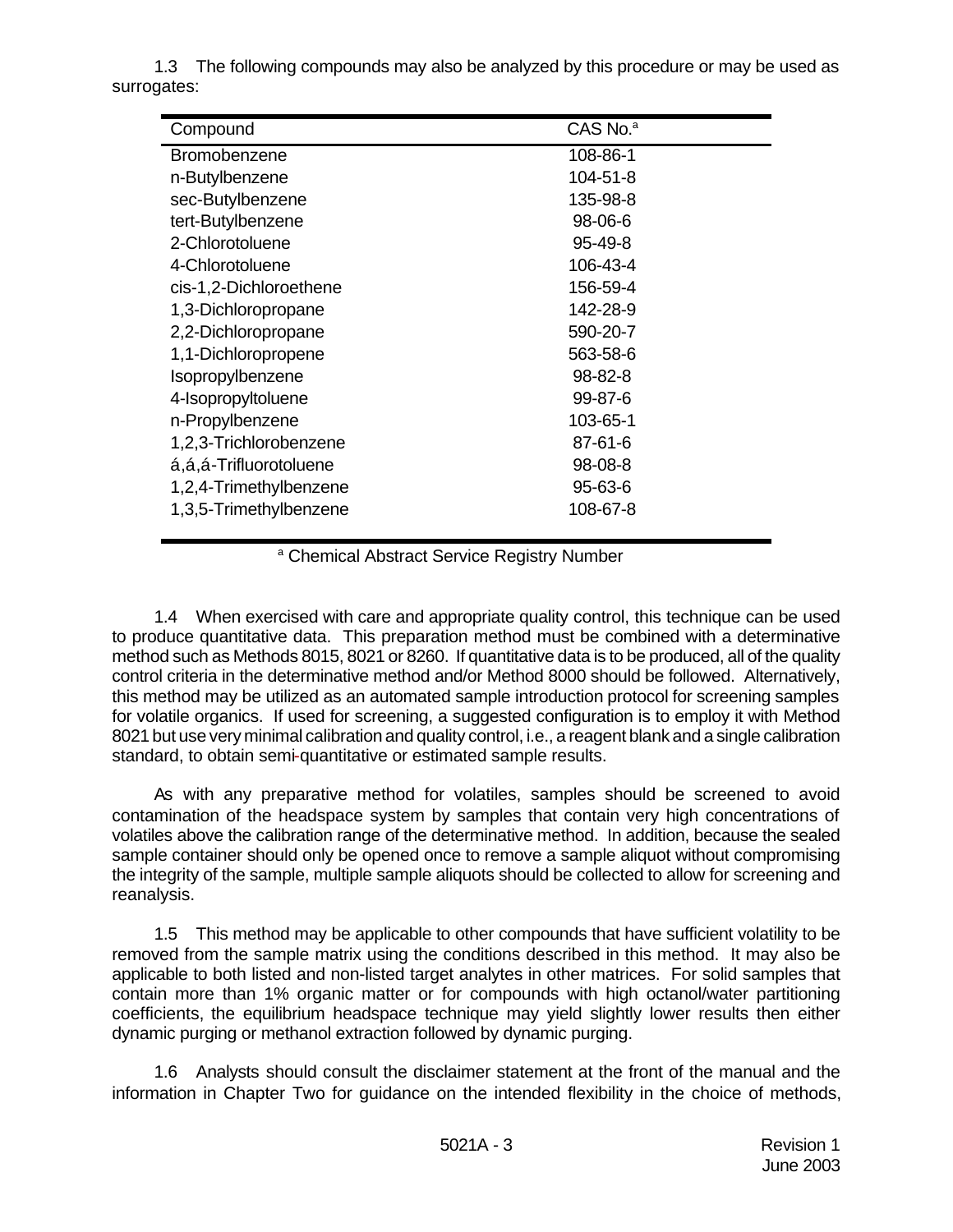apparatus, materials, reagents, and supplies, and on the responsibilities of the analyst for demonstrating that the techniques employed are appropriate for the analytes of interest, in the matrix of interest, and at the levels of concern.

In addition, analysts and data users are advised that, except where explicitly specified in a regulation, the use of SW-846 methods is *not* mandatory in response to Federal testing requirements. The information contained in this method is provided by EPA as guidance to be used by the analyst and the regulated community in making judgments necessary to generate results that meet the data quality objectives for the intended application.

1.7 Use of this method is restricted to use by, or under supervision of, appropriately experienced and trained analysts for volatile organic analysis in general and specifically the use of equilibrium headspace devices interfaced to the determinative method selected by the analyst. Each analyst must demonstrate the ability to generate acceptable results with this method.

#### 2.0 SUMMARY OF METHOD

2.1 Sample Collection and Headspace Vial Preparation

2.1.1 Water samples - A 40-mL VOA vial is filled with water. The water sample can be fixed by addition of a chemical preservative to the vial. When the vial is headspace free, it is capped. At the laboratory, that vial is sub-sampled into a headspace vial. A matrix modifier is added to the headspace vial, along with internal standards and surrogates, and the headspace vial is then capped. The matrix modifier acts to partition the volatile organic compounds into the headspace.

2.1.2 Soil samples - at least 2 g of a soil sample are placed into a crimp-seal or screwtop glass headspace vial, along with a matrix modifier and any chemical preservative, at time of sampling. For soils, the matrix modifier also acts as a chemical preservative, so it must be added to the soil during sampling. The headspace vial is then sealed. Surrogates and internal standards can be added to the vial upon sampling, or at the laboratory by injection.

NOTE: If ethers are present, the pH of the matrix modified sample should be checked and adjusted to pH >10, if necessary (See Sec. 7.8.1).

2.2 For soil samples, additional sample volume is collected in a VOA vial for dry weight determination and for high concentration determination if the sample concentration requires it.

2.3 In the laboratory, the vials are rotated to allow for diffusion of the internal standards, surrogates, and matrix modifier throughout the matrix. The vials are placed in the autosampler carousel of the headspace analyzer and maintained at room temperature. Approximately 1 hour prior to analysis, the individual vials are moved to a heated zone and allowed to equilibrate. The sample is then mixed by mechanical vibration while the elevated temperature is maintained.

2.4 The autosampler then pressurizes the vial with helium which forces a portion of the headspace gas mixture through a heated transfer line onto the GC column.

2.5 Determinative analysis is performed using the appropriate GC or GC/MS method.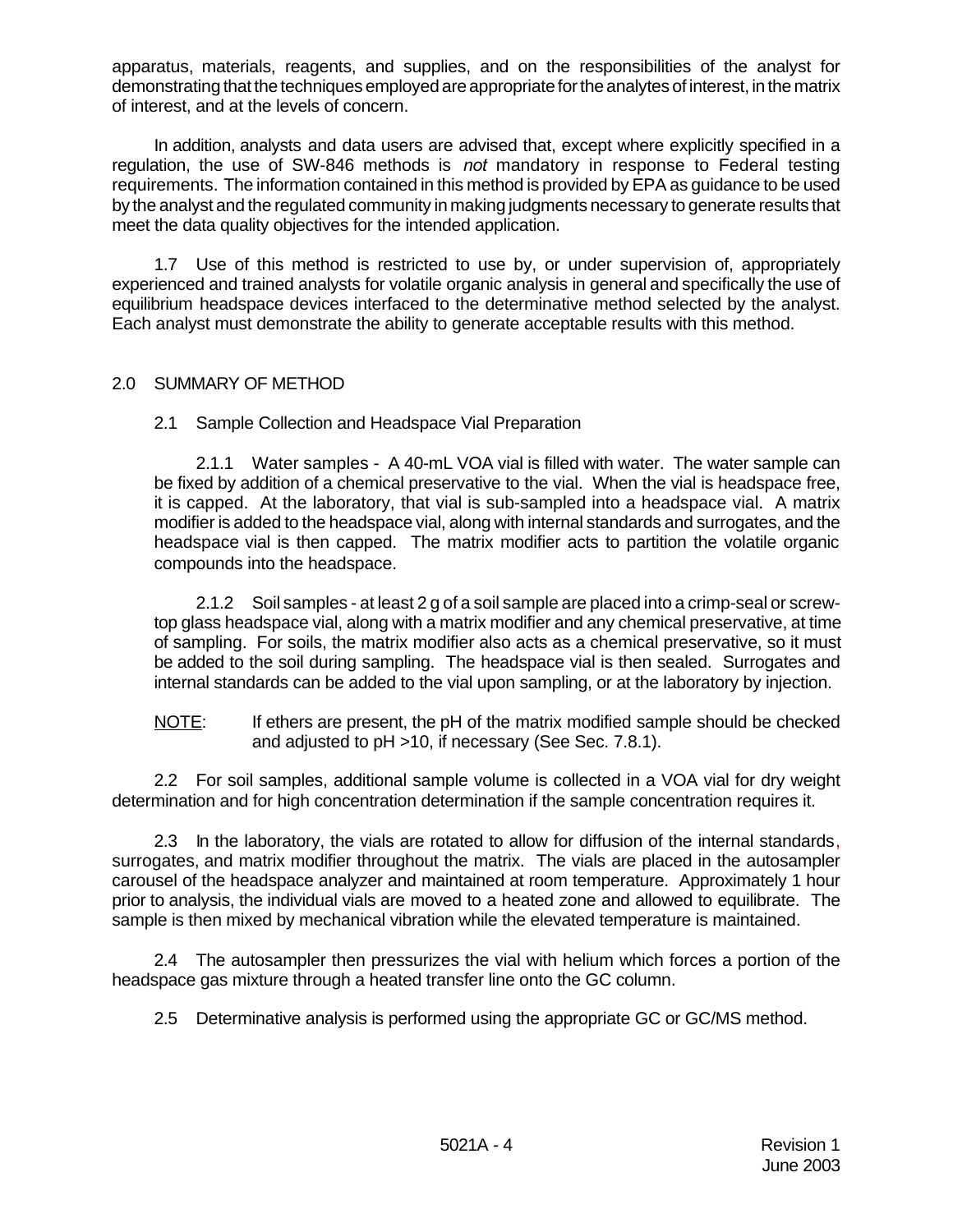#### 3.0 DEFINITIONS

Refer to the SW-846 chapter of terms and acronyms for potentially applicable definitions.

#### 4.0 INTERFERENCES

4.1 Solvents, reagents, glassware, and other sample processing hardware may yield artifacts and/or interferences to sample analysis. All these materials must be demonstrated to be free from interferences under the conditions of the analysis by analyzing method blanks. Specific selection of reagents and purification of solvents by distillation in all-glass systems may be necessary. Refer to each method for specific guidance on quality control procedures and to Chapter Four for guidance on the cleaning of glassware.

4.2 Volatile organic analyses are subject to major interference problems because of the prevalence of volatile organics in a laboratory. See Method 5000, Sec. 3.0, for common problems and precautions to be followed.

4.3 Samples can be contaminated by diffusion of volatile organics (particularly methylene chloride and fluorocarbons) through the septum seal of the sample vial during shipment and storage. A trip blank prepared from an appropriate organic-free matrix and sample container, and carried through sampling and handling protocols, serves as a check on such contamination.

4.4 The sample matrix itself can cause severe interferences by one of several processes or a combination of these processes. These include, but are not necessarily limited to, the absorption potential of the soil, the biological activity of the soil, and the actual composition of the soil. Soils high in oily material and organic sludge wastes inhibit the partitioning of the volatile target analytes into the headspace, therefore, recoveries will be low. This so- called "matrix effect" can be difficult, if not impossible, to overcome. It is recommended that surrogates or additional deuterated compounds (for GC/MS methods) be added to a matrix and analyzed to determine the percent recovery of these compounds. The calculated percent recovery can give some indication of the degree of the matrix effect, but not necessarily correct for it. Alternatively, the use of the high concentration procedure in this method should minimize the problem with oily waste and other organic sludge wastes.

4.5 Contamination by carryover can occur whenever high-concentration and low-concentration samples are analyzed sequentially. Where practical, samples with unusually high concentrations of analytes should be followed by an analysis of organic-free reagent water to check for cross-contamination. If the target compounds present in an unusually concentrated sample are also found to be present in the subsequent samples, the analyst must demonstrate that the compounds are not due to carryover. Conversely, if those target compounds are not present in the subsequent sample, then the analysis of organic-free reagent water is not necessary.

4.6 The laboratory where volatiles analysis is performed should be completely free of solvents. Special precautions must be taken when analyzing for methylene chloride. The analytical and sample storage areas should be isolated from all atmospheric sources of methylene chloride. Otherwise random background levels can result. Since methylene chloride can permeate through PTFE tubing, all GC carrier gas lines and purge gas plumbing should be constructed of stainless steel or copper tubing. Laboratory workers' clothing previously exposed to methylene chloride fumes during common liquid/liquid extraction procedures can contribute to sample contamination. The presence of other organic solvents in the laboratory where volatile organics are analyzed can also lead to random background levels and the same precautions must be taken.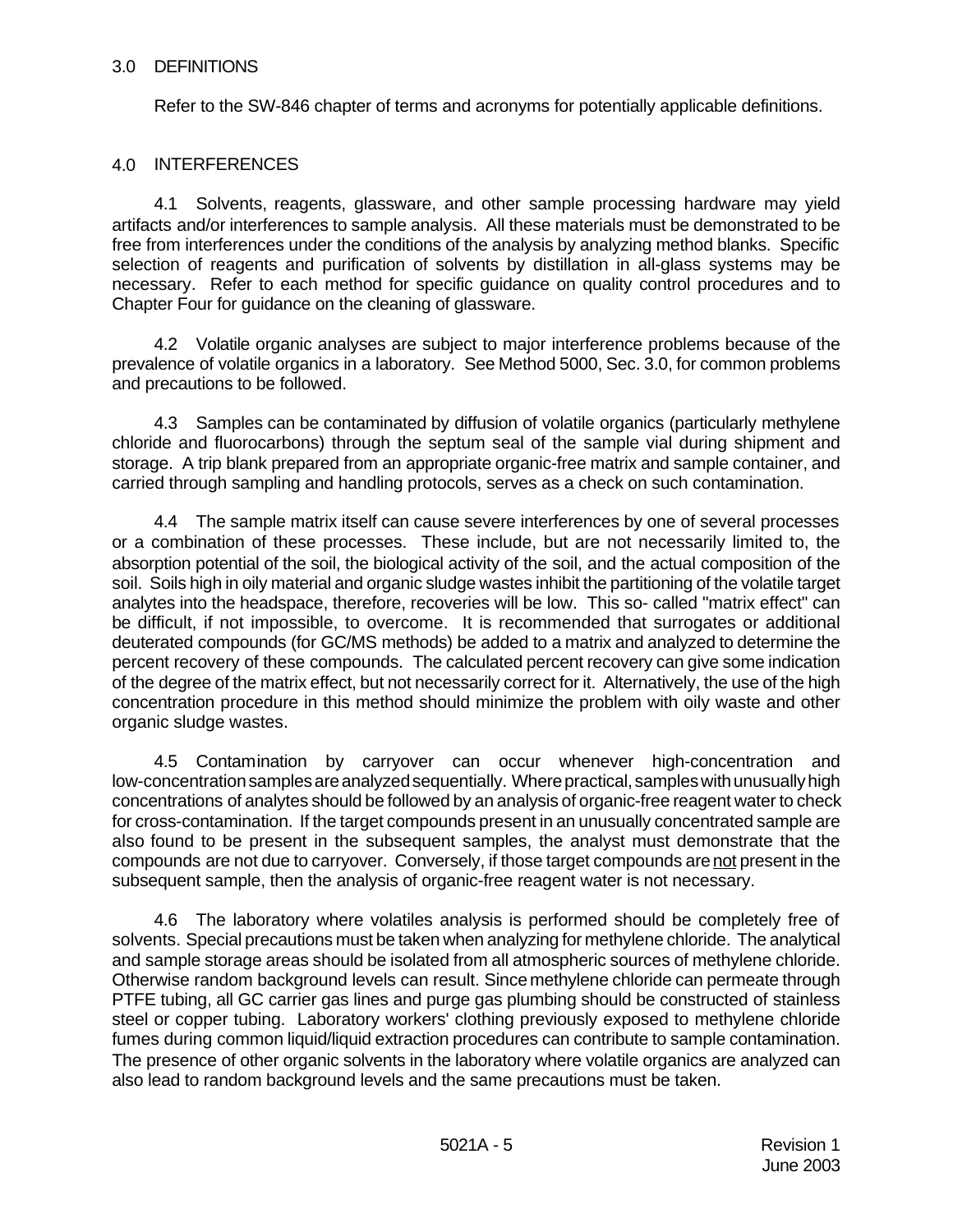4.7 Ethers in acidic samples (i.e*.,* samples with a pH less than 7) will hydrolyze at the higher temperatures used in this method. As such, basic preservatives should be used if the target analytes are ethers or the alcohols that those ethers would form if hydrolyzed. Alternately, strong bases may catalyze substitution and elimination reactions that can occur if halogenated compounds are present. Accordingly, acidic preservatives may be necessary if the target analytes are halogenated compounds. The chemical reactivity introduced by the preservative should be monitored with the percent recovery of a laboratory spike of a field sample. The spiking solution should contain all analytes which the client intends to monitor.

# 5.0 SAFETY

This method does not address all safety issues associated with its use. The laboratory is responsible for maintaining a safe work environment and a current awareness file of OSHA regulations regarding the safe handling of the chemicals included in this method. A reference file of material safety data sheets (MSDSs) should be available to all personnel involved in these analyses.

# 6.0 EQUIPMENT AND SUPPLIES

The mention of trade names or commercial products in this manual is for illustrative purposes only, and does not constitute an EPA endorsement or exclusive recommendation for use. The products and instrument settings cited in SW-846 methods represent those products and settings used during method development or subsequently evaluated by the Agency. Glassware, reagents, supplies, equipment, and settings other than those listed in this manual may be employed provided that method performance appropriate for the intended application has been demonstrated and documented.

6.1 Headspace Containers - Clear glass, 22-mL soil vials, that are equipped with a polytetrafluoroethylene (PTFE)-lined septum and are compatible with the analytical system. Ideally, the vials and septa should have a uniform tare weight. Prior to use, wash the vials and septa with detergent solution, then rinse with tap water followed by distilled water. Dry the vials and septa in an oven at 105 $^{\circ}$ C for 1 hour, then remove and allow to cool. Store in an area free of organic solvents. Vials of other sizes may be employed, provided that they can be hermetically sealed and equipped with a suitable septum.

6.2 Headspace System - This method was developed using a totally automated equilibrium headspace analyzer, the Tekmar Model 7000 Equilibrium Headspace Autosampler and a Tekmar 7050 Carousel (Tekmar-Dohrmann, 4736 Socialville Foster Road, Mason, OH 45040 ). Similar systems are available from several commercial sources. The system used must meet the following specifications.

6.2.1 The system must be capable of holding samples at elevated temperatures and establishing a reproducible equilibrium between a wide variety of sample types and the headspace.

6.2.2 The system must be capable of accurately transferring a representative portion of the headspace into a gas chromatograph fitted with a capillary column. This must be accomplished without adversely affecting the chromatography or the detector.

6.2.3 The operating conditions listed in Sec. 11.0 are those selected for the equipment used in developing this method. Other equipment and conditions may be employed, provided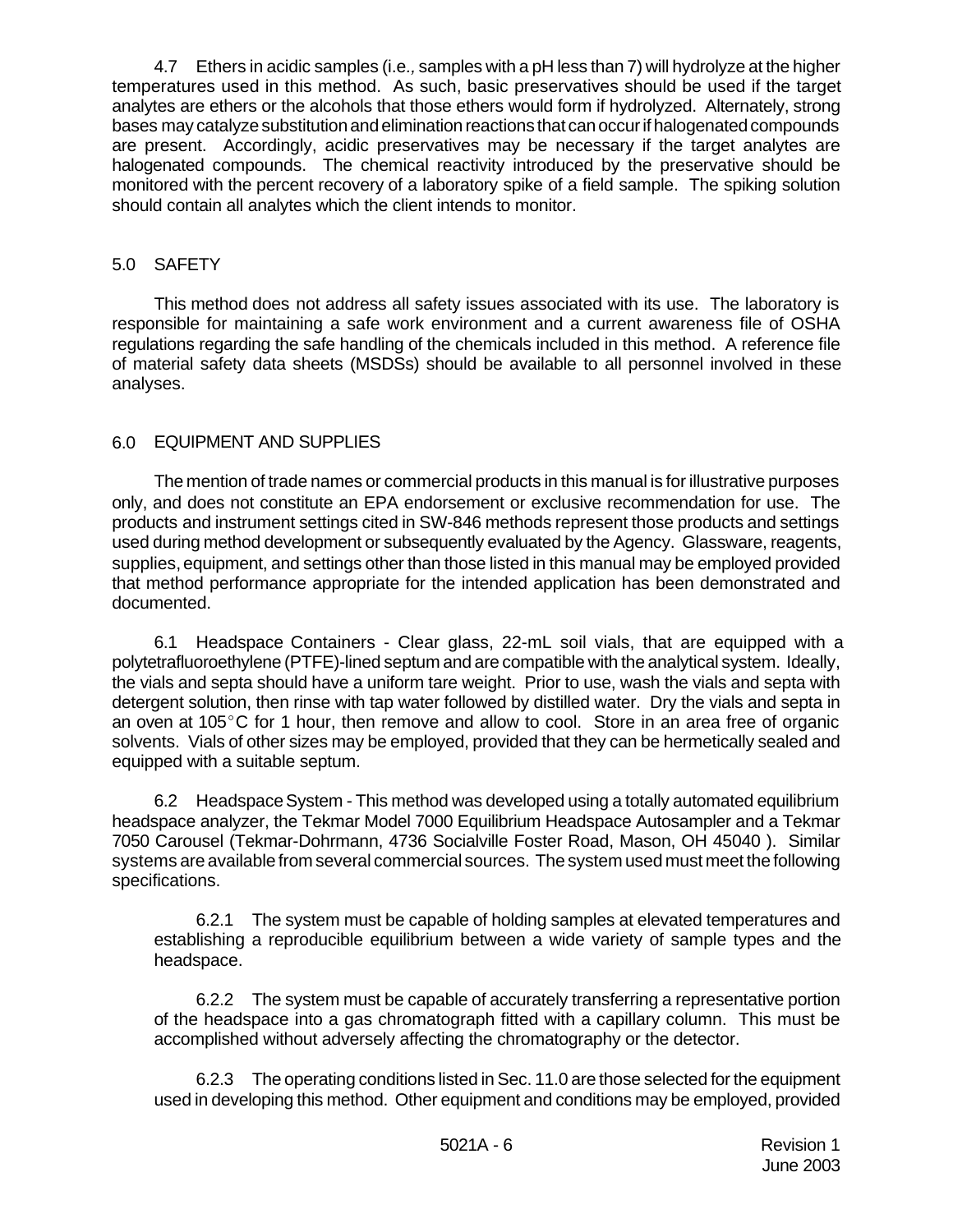that the laboratory demonstrates performance for the analytes of interest using the determinative method appropriate for the intended application.

6.3 Field Sampling Equipment

6.3.1 Water Samples - Clear or amber 40 mL vials with screw-cap PTFE lined vials (for water samples only).

6.3.2 Soil Samples

6.3.2.1 A soil sampler which delivers at least 2 g of soil is necessary, e.g., Purge-and-Trap Soil Sampler Model 3780SPT (Associated Design and Manufacturing Company, 814 North Henry Street, Alexandria, VA 22314), or equivalent.

6.3.2.2 An automatic syringe or bottle-top dispenser calibrated to deliver 10.0 mL of matrix modifier solution, e.g., Automatic Vaccinator Model C1377SN (NASCO, 901 Jamesville Ave., P.O. Box 901, Fort Atkinson, WI 53538), or equivalent.

6.3.2.3 Crimping tool for headspace vials. If using screw-top vials, this is not needed.

6.3.2.4 VOA vials - 40- or 60-mL VOA vials with PTFE-faced septa and crimpseal caps or screw-top caps. These vials will be used for sample screening, high concentration analysis (if needed) and dry weight determination.

6.4 Miscellaneous Equipment

6.4.1 For the preparation of blanks, standards and water samples, it is necessary to have the crimping tool addressed in 6.3.2.3 available in the laboratory.

6.4.2 An automatic syringe calibrated to deliver internal standards and surrogate analytes and fitted with a #21 (or smaller) needle.

6.4.3 5-mL glass hypodermic syringes with Luer-Lok tip (other sizes are acceptable depending on sample volume used).

## 7.0 REAGENTS AND STANDARDS

7.1 Reagent grade chemicals must be used in all tests. Unless otherwise indicated, it is intended that all reagents conform to the specifications of the Committee on Analytical Reagents of the American Chemical Society, where such specifications are available. Other grades may be used, provided it is first ascertained that the reagent is of sufficiently high purity to permit its use without lessening the accuracy of the determination.

7.2 Organic-Free Reagent Water - All references to reagent water in this method refer to organic-free reagent water, as defined in Chapter One.

7.3 Methanol, CH<sub>3</sub>OH - Pesticide quality or equivalent. Store away from other solvents. Purchase in small quantities (½ Liter or 1 Liter size) to minimize contamination.

7.4 See the determinative method and Method 5000 for guidance on the preparation of stock standards and a secondary standard for internal standards, calibration standards, and surrogates.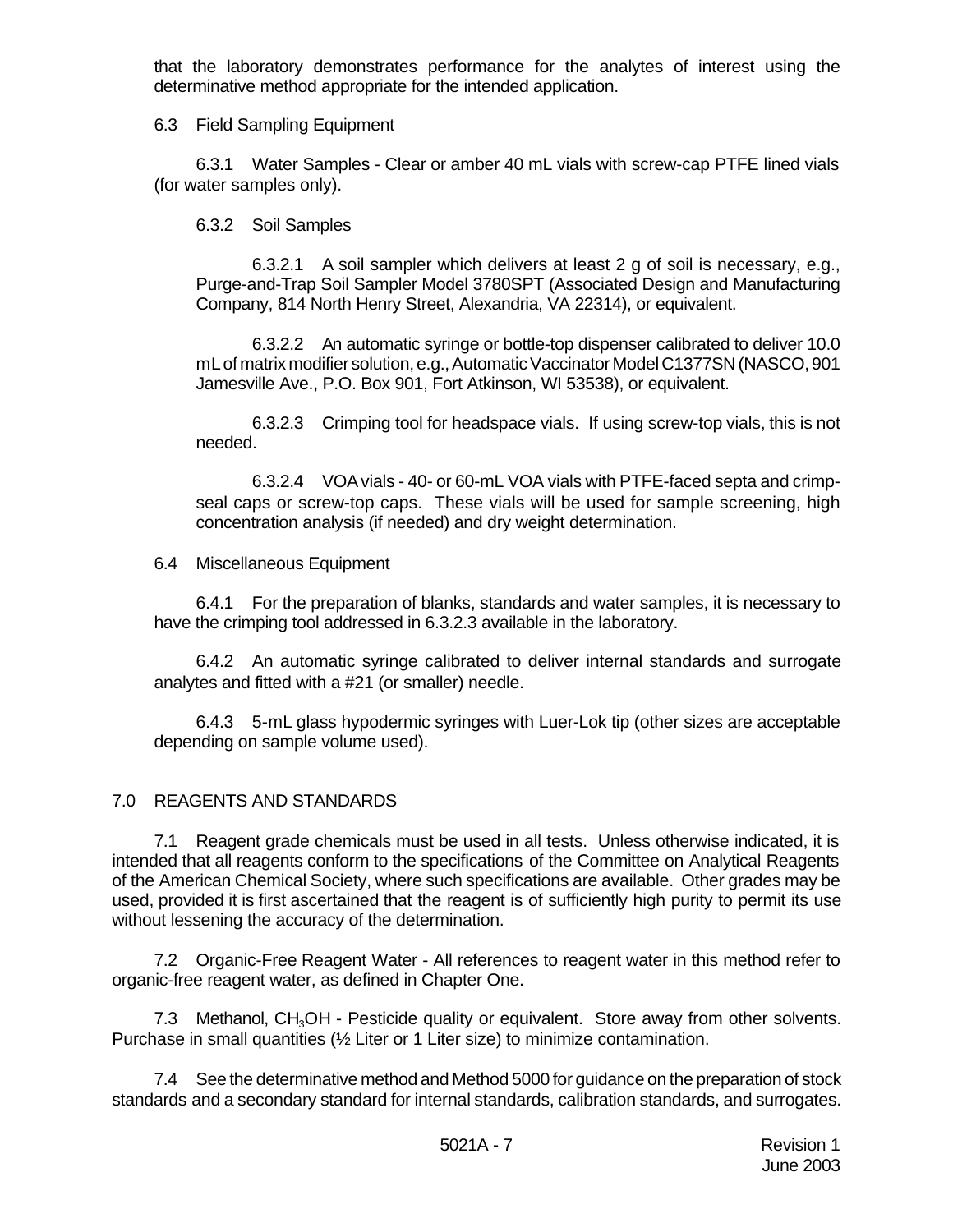7.4.1 Calibration spiking solutions – Prepare five, or more, spiking solutions in methanol, or water, that contain all the target analytes and the surrogate standards. The concentrations of the calibration solutions should be such that the addition of 1.0 µL of each to the 22 mL vials will bracket the analytical range of the detector.

7.4.2 Internal and surrogate standards - Follow the recommendations of the determinative methods for the selection of internal and surrogate standards. A concentration of 20 mg/L in methanol for both internal and surrogate standards will be needed for spiking each sample. If determination is by GC, external standard calibration may be preferred and the internal standard is omitted. The concentration may vary depending on the relative sensitivity of the GC/MS system or any other determinative method that is utilized.

7.5 Blank Preparation - Transfer 10.0 mL (Sec. 7.7) of matrix modifying solution to a sample vial. Inject the necessary amounts of the internal standards and surrogate compounds under the surface of the water in the headspace vial, and seal the vial. Place it in the autosampler and analyze in the same manner as an unknown sample. Analyzing the blank in this way will indicate possible problems with the autosampler as well as the headspace device.

7.6 Preparation of Calibration Standards - Prepare calibration standards in the same manner as the blanks (Sec. 7.5), adding the standard spiking solutions prepared in Sec. 7.4.1 in the same manner that the internal standards and surrogates are added.

7.7 Preparation of Matrix Modifying Solution - Add 180 g of ACS grade sodium chloride (NaCl, other salts may be used at equivalent concentrations provided they do not alter the matrix modifier pH) to 500 mL of reagent water. Mix well until all components are dissolved. Analyze a 10.0 mL portion from each batch per Sec. 7.5 to verify that the solution is free of contaminants. Store in a sealed bottle in an area free of organic chemicals, at  $4^{\circ}$ C.

7.8 Preparation of Chemical Preservative - The procedure in 7.7 produces a neutral matrix modifier. It does not contain a pH adjusting chemical preservative. The preservative should be chosen based on the analytes of interest, and it should be mixed with the sample at the time of sampling.

CAUTION: The matrix modifying solution may not be appropriate for soil samples having high carbon content.

7.8.1 If a basic preservative is chosen, the addition of 100 mg of ACS grade trisodium phosphate dodecahydrate  $(Na_3PO_4 \bullet 12H_2O)$  to either a 22 mL headspace vial or a 40 mL water sample vial will raise the pH above 10.

7.8.2 If an acidic preservative is chosen, 2-3 drops of 6N hydrochloric acid (HCl) should be added to a 40 mL water sample vial. (The HCl solution should be prepared by the 1:1 dilution of ACS grade- concentrated HCl.) For acid preservation of a soil sample, 1 gram of solid, ACS grade sodium bisulfate (NaHSO<sub>4</sub>) should be added to each 22 mL vial.

CAUTION: If samples containing MTBE, TAME, ETBE or other fuel ethers have been acid preserved with either sodium bisulfate or hydrochloric acid (Sec. 7.8.2), these samples must be adjusted to pH >10 with trisodium phosphate dodecahydrate (TSP) (Sec. 7.8.1) prior to initiation of the headspace analysis.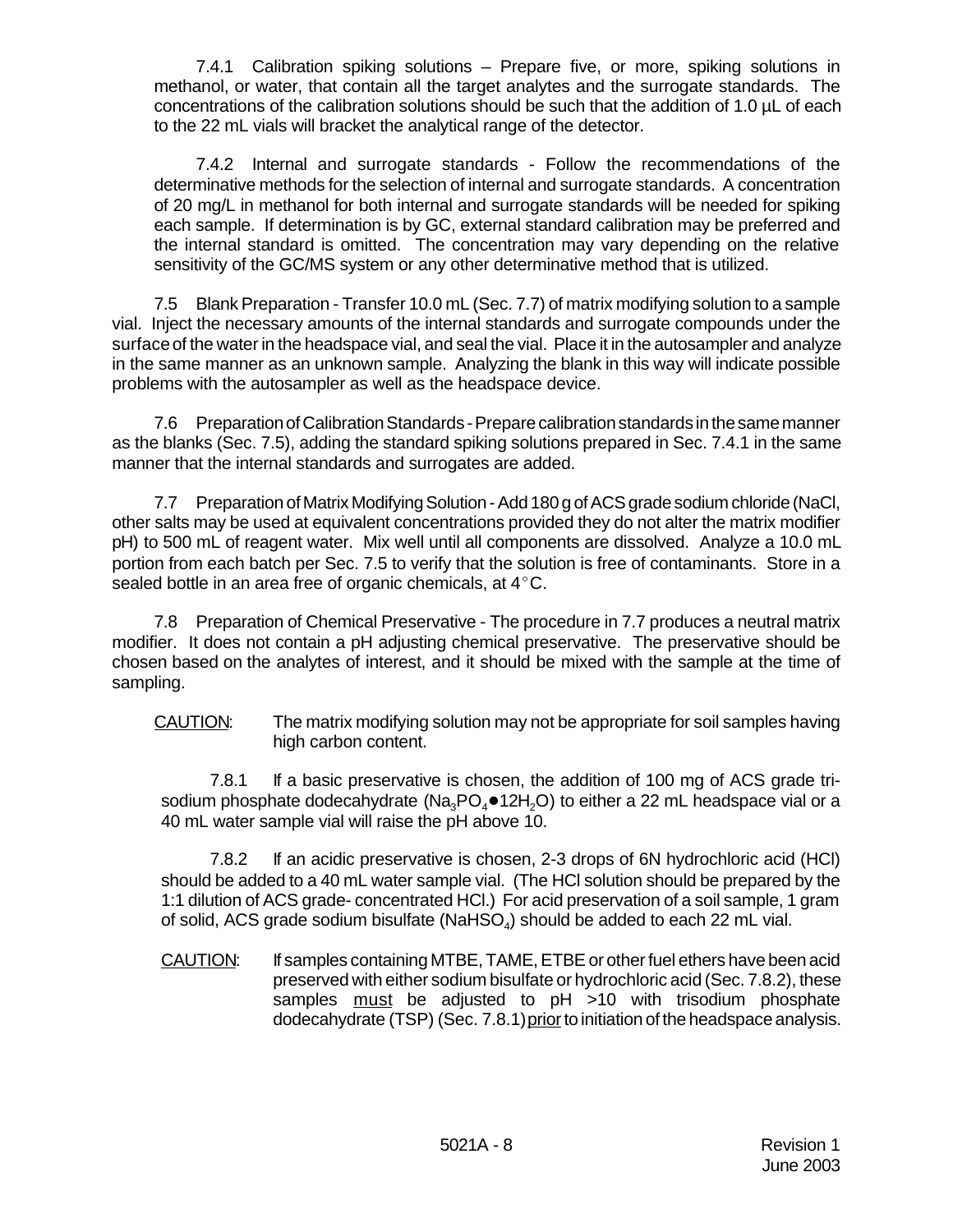#### 8.0 SAMPLE COLLECTION, PRESERVATION, AND HANDLING

8.1 Refer to the introductory material in this chapter, Organic Analytes, Sec. 4.1, and Method 5035, Appendix A for general sample collection information. All samples should be stored in capped vials at  $4^{\circ}$ C or less in an area free of solvent fumes. Water samples are collected and stored with minimum headspace and the diameter of any bubble caused by degassing upon cooling the sample should not exceed 5 - 6 mm. When a bubble is present, also observe the cap and septum to ensure that a proper seal was made at time of sampling. If any evidence of leakage is found, the sample can be considered corrupted and should be discarded.

8.2 Water Samples - Collection of a water sample is fairly straightforward. Fill the 40 mL vial and, according to the site quality assurance program, chemically preserve the sample if necessary, ensure that there is no headspace in the vial, and seal. At least two vials should be collected per sample, and more may be necessary for duplicate analyses and MS/MSD analyses. The transfer of the sample into a headspace vial and the addition of matrix modifier and standards shall be performed in the laboratory.

8.3 Soil Samples - Three alternative procedures are presented for the collection of low concentration samples in special headspace sample vials. Two procedures include the addition of a matrix modifying solution in the field while the third procedure does not. The standards should be added in the laboratory by injection through the septum of the sealed headspace vial. The choice between these alternatives should be based on knowledge of the field conditions, the organic carbon content of the soil, the specific volatile analytes of interest, and the intended use of the analytical results. Whichever alternative is used, collect 3 or 4 vials of sample from each sampling point to allow for sample reanalyses if necessary. In addition, separate portions of sample are taken for dry weight determination and for high concentration analysis (if necessary).

8.3.1 The addition of the matrix modifying solution at the time of sampling is the preferred option unless high concentrations of volatile organics are expected. The addition of the matrix modifying solution eliminates the need to open the sample vial in the laboratory, minimizing the loss of volatilized analytes. The matrix modifier also facilitates the mixing of any chemical preservative with the sample, reduces the potential for biodegradation of the analytes, and reduces the possibility for the analytes to be affected by abiotic reactions. The downside is increased opportunity for contamination of the matrix modifier in a field sampling situation. Also, skilled personnel are desirable to precisely and accurately add the matrix modifying solution. These problems are minimized when these solutions are not added in the field (Sec. 8.3.2), however, there is an increased likelihood of significant losses of volatile analytes when the vial is reopened in the laboratory.

8.3.2 Sample collection without the addition of modifying solution and standards - If high concentrations of volatile organics are expected (greater than 200  $\mu$ g/kg), collection of the sample in the 22-mL vial without the addition of the matrix modifying solution allows direct addition of methanol to the vial, as described in the high concentration procedure in Sec. 11.4*.*

8.3.2.1 Use standard 22-mL crimp-cap or screw-top glass headspace vials with PTFE-faced septa (other vials may be used, as described in Sec. 6.1).

8.3.2.2 Using the soil sampler (Sec. 6.3.2.1), add 2-3 cm (approximately 2 g) of the soil sample to a tared 22-mL headspace vial and seal immediately with the PTFE side of the septum facing toward the sample. The samples should be introduced into the vials gently to reduce agitation which might drive off volatile compounds.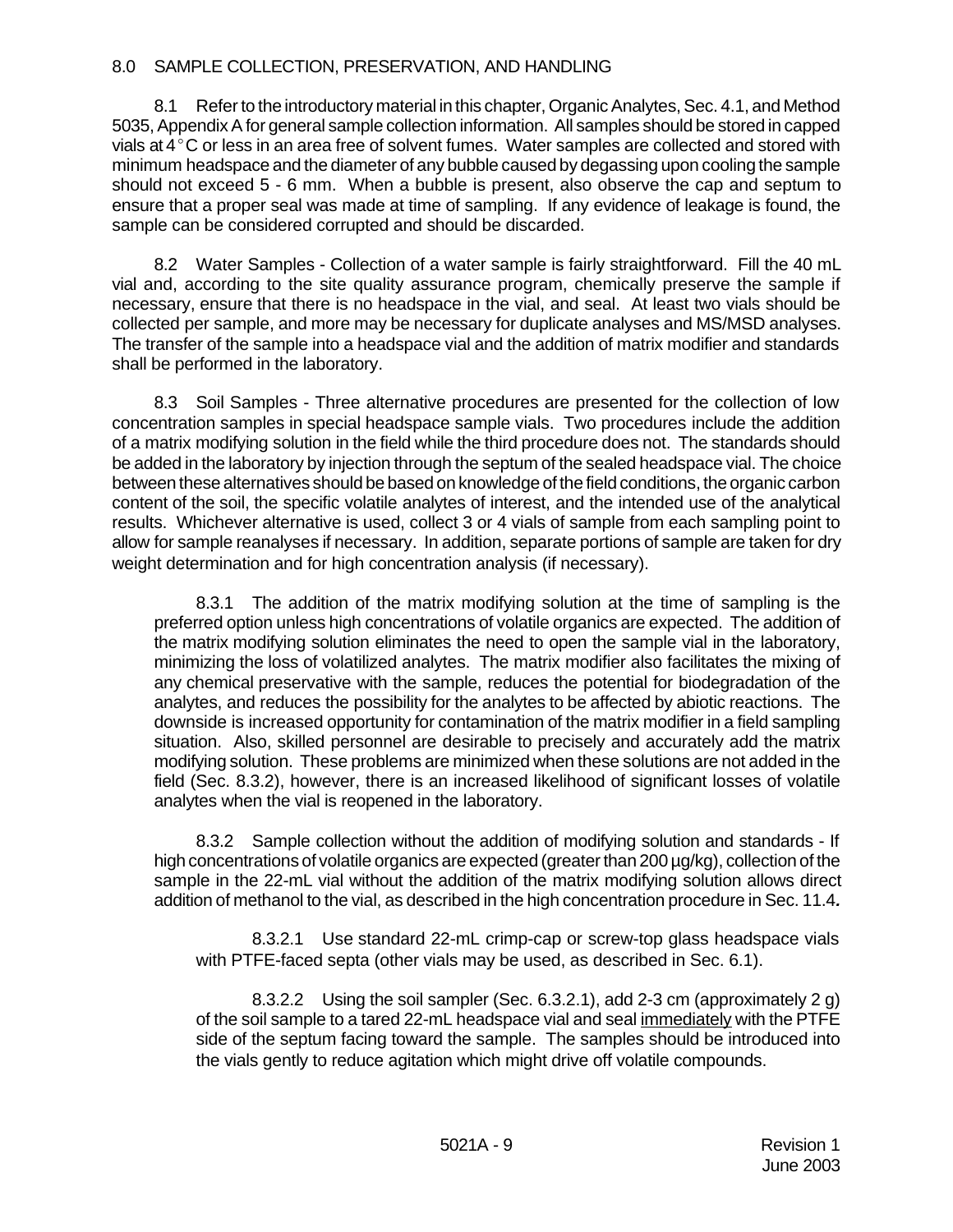8.3.3 The third alternative is to add the soil sample to a vial containing 10.0 mL of the matrix modifier (if the matrix modifier is not available, organic-free reagent water may be used, but the analyzing laboratory must be made aware that this was done). This may be added to the vial either in the field or in the laboratory prior to shipping the vials to the field. In either case, the laboratory should tare the vial and cap, and record the mass, prior to sending the vials to the field.

8.3.3.1 Use standard 22-mL crimp-cap or screw-top glass headspace vials with PTFE-faced septa (other vials may be used, as described in Sec. 6.1).

8.3.3.2 Using the soil sampler (Sec. 6.3.2.1), add 2-3 cm (approximately 2 g) of the soil sample to a tared 22-mL headspace vial containing 10.0 mL of matrix modifier or reagent water. The samples should be introduced into the vials gently to reduce agitation which might drive off volatile compounds. Seal immediately with the PTFE side of the septum facing toward the sample.

CAUTION: Preliminary indications are that soil samples containing over 1% organic carbon may yield low recoveries when the matrix modifying solution is used. The matrix modifying solution may not be appropriate for these samples.

8.4 Field blanks should be prepared, regardless of which alternative is employed for the soil sample collection. If the matrix modifying solution is not added in the field, then the field blank should be prepared by adding 10.0 mL of organic-free reagent water to a clean vial and immediately sealing the vial. If the matrix modifying solution is to be added in the field, then prepare a field blank by adding 10.0 mL of matrix modifying solution plus internal standards to a clean vial.

8.5 Fill a 40- or 60-mL VOA vial with soil from each sampling point to use for dry weight determination, sample screening, and for high concentration analysis (if necessary). Sample screening is optional since there is no danger of contaminating the headspace device because of carryover from a high concentration sample.

## 8.6 Sample Storage

8.6.1 Store samples at  $4^{\circ}$ C until analysis. The vials should be stored at  $4^{\circ}$ C to eliminate diffusion of the analytes out of the water, reduce the ability of the analytes to react with the glass walls of the sampling container and further hinder sample biodegradation. The sample storage area should be free of organic solvent vapors.

8.6.2 All samples should be analyzed within 14 days of collection or sooner if labile compounds are target analytes. See the cautionary notes in Method 5035, Appendix A, Table A-1 and the Table of Analytes in Sec. 1.1 of this method pertaining to certain compound classes and applicable preservation options that may affect target analyte stability and analytical holding times. Samples not analyzed within this period should be identified to the data user and the results are considered minimum values unless it can be demonstrated that the reported VOC concentrations are not adversely affected by preservation, storage, and analyses performed outside the recommended holding times.

## 9.0 QUALITY CONTROL

9.1 Refer to Chapter One for guidance on quality assurance (QA) and quality control (QC) protocols. Each laboratory should maintain a formal quality assurance program. The laboratory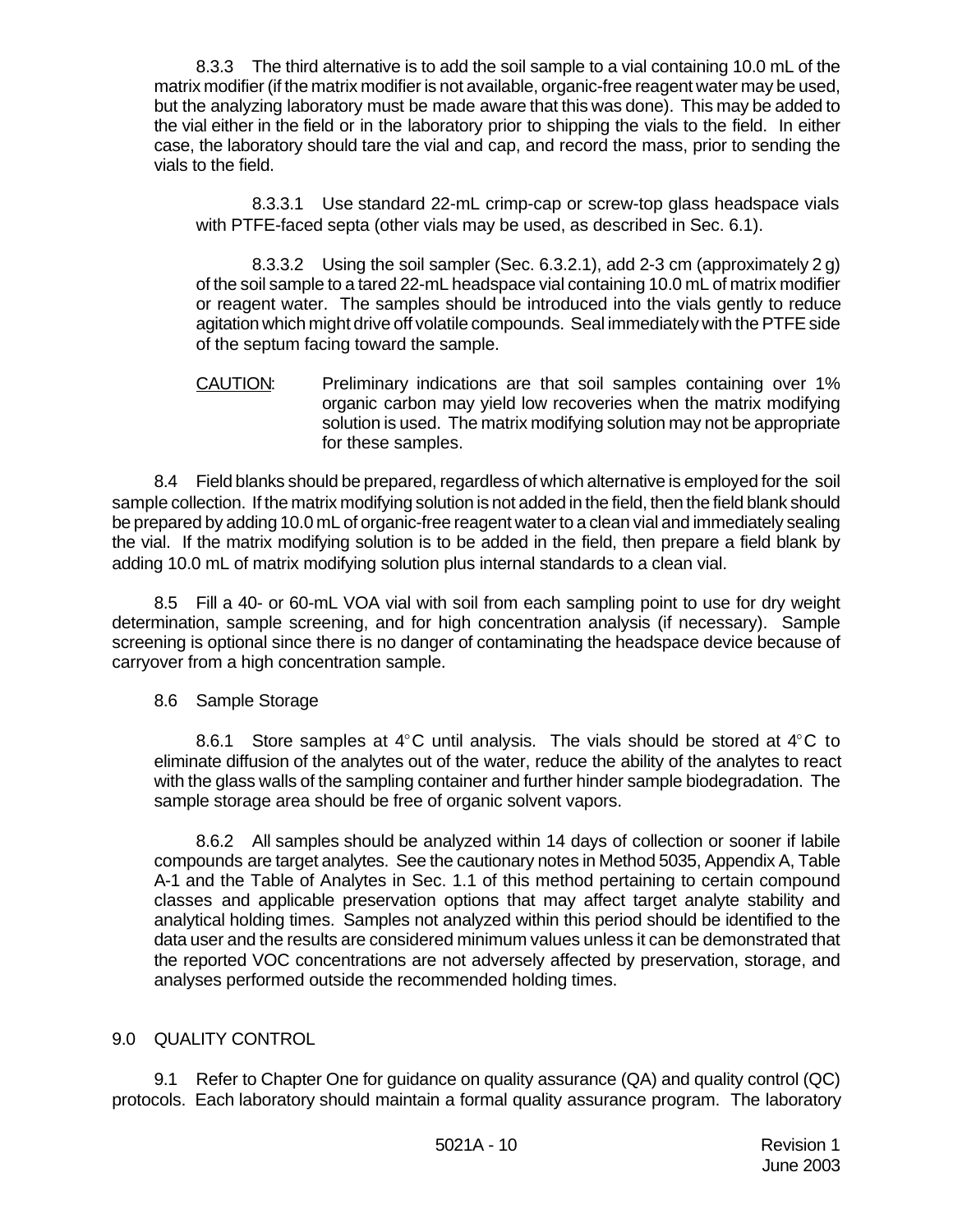should also maintain records to document the quality of the data generated. All data sheets and quality control data should be maintained for reference or inspection. When inconsistencies exist between QC guidelines, method-specific QC criteria take precedence over both technique-specific criteria and those criteria given in Chapter One, and technique-specific QC criteria take precedence over the criteria in Chapter One.

9.2 Before processing any samples, the analyst should demonstrate that all parts of the equipment in contact with the sample and reagents are interference-free. This is accomplished through the analysis of a method blank. Each time samples are extracted, cleaned up, and analyzed, and when there is a change in reagents, a method blank should be prepared and analyzed for the compounds of interest as a safeguard against chronic laboratory contamination.

9.3 Any method blanks, matrix spike samples, or replicate samples should be subjected to the same analytical procedures (Sec. 11.0) as those used on actual samples.

9.4 Initial Demonstration of Proficiency - Each laboratory must demonstrate initial proficiency with each sample preparation and determinative method combination it utilizes, by generating data of acceptable accuracy and precision for target analytes in a clean matrix. The laboratory must also repeat the demonstration whenever new staff are trained or significant changes in instrumentation are made. See Methods 5000 and 8000 for information on how to accomplish this demonstration.

9.5 Sample Quality Control for Preparation and Analysis - See Methods 5000 and 8000 for procedures to follow to demonstrate acceptable continuing performance on each set of samples to be analyzed. This includes the method blank, either a matrix spike/matrix spike duplicate or a matrix spike and duplicate sample analysis, a laboratory control sample (LCS) and the addition of surrogates to each sample and QC sample.

9.6 It is recommended that the laboratory adopt additional quality assurance practices for use with this method. The specific practices that are most productive depend upon the needs of the laboratory and the nature of the samples. Whenever possible, the laboratory should analyze standard reference materials and participate in relevant performance evaluation studies.

9.7 The laboratory should have quality control procedures to make sure that sample integrity is not compromised during the sample collection and sample handling process, e.g., making sure that septa and vial caps do not leak, etc. In addition, it would be advisable for the laboratory to monitor the internal standard (IS) area counts for all samples, since leaks attributed to a poor seal with the vial caps and septa will be evident by low IS area counts. Sample containers and data results for instances where low IS area counts are observed and leaks are suspected should be discarded.

9.8 The heating of the sample/chemical preservative/matrix modifier mixture can exacerbate chemical interferences such as those introduced by acid catalyzed hydrolysis or base catalyzed substitution and elimination reactions. This can only be monitored through a matrix spike of a sample from every project analytical batch. The spiking solution must contain all desired target analytes. The acceptance criteria shall be those recommended in the determinative method or specified by a properly executed systematic planning document. If these criteria can not be met, the analyst can try adjusting the pH of the mixture through the addition of the solid ACS grade NaHSO $_4$  to excessively basic mixtures or solid Na $_3$ PO $_4$  $\bullet$  12H $_2$ O to excessively acidic mixtures. After this is done, the matrix spike analysis should be repeated with an unanalyzed vial. If the results are acceptable, this pH adjustment should be made to all samples in the appropriate analytical batch. Even if the pH adjusted matrix spike analysis is acceptable, the data user must be made aware that the initial matrix spike failed and the pH adjustment was necessary. The results from the pH adjusted samples should be reported, and the data user must be made aware that the results for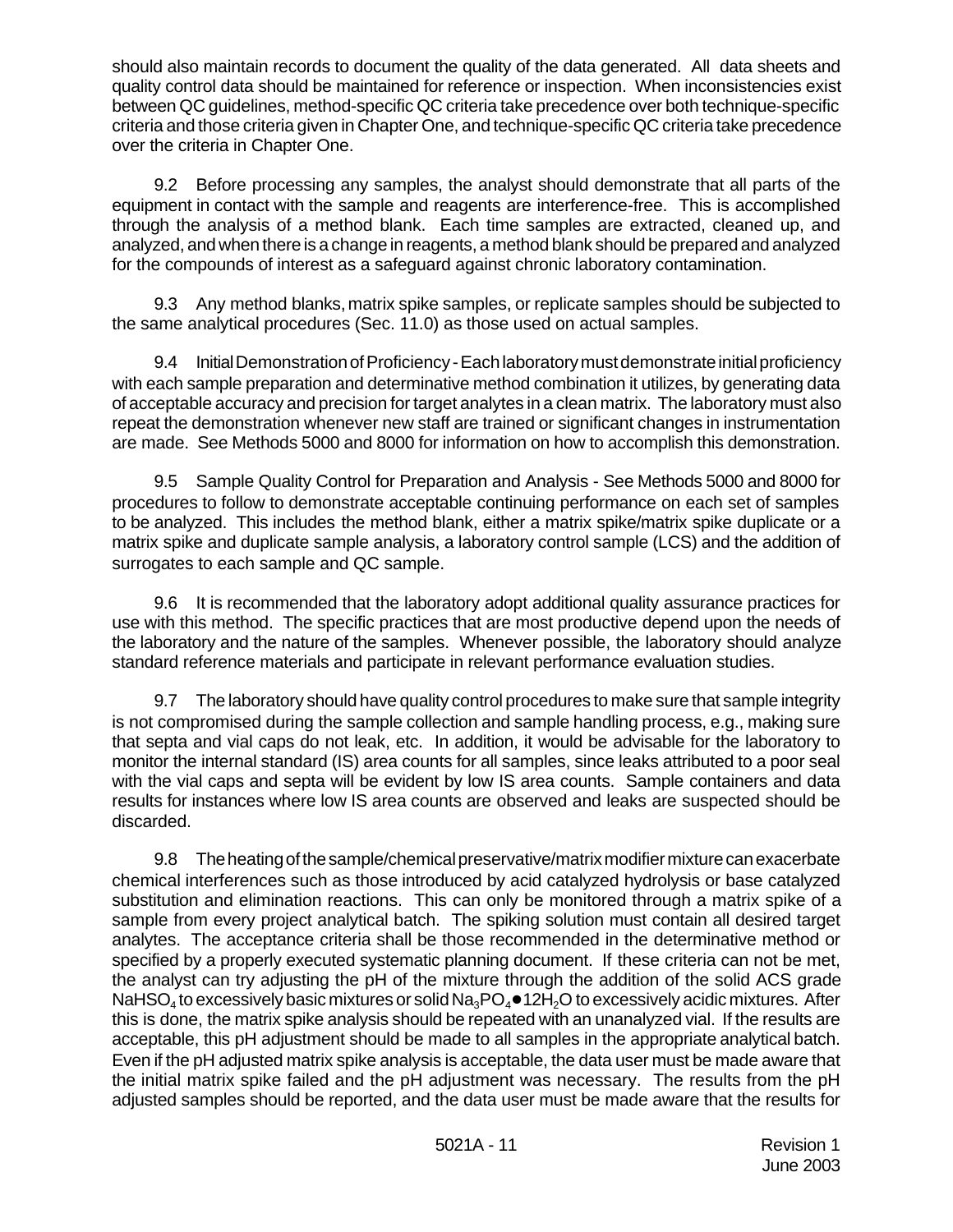the analytes for which the initial matrix spike failed are questionable.

#### 10.0 CALIBRATION AND STANDARDIZATION

See Sec. 11.0 for information on calibration and standardization and refer to the appropriate determinative method for additional calibration and standardization procedures.

#### 11.0 PROCEDURE

11.1 Sample Preparation – Sample preparation in the laboratory will be necessary except when a soil sample is collected and used only for screening purposes. The procedure for sample preparation depends upon the matrix of the sample and the target analyte concentration range.

11.1.1 Water Samples – The preparation of the water sample inevitably involves some sample manipulation and exposure of the sample to the laboratory atmosphere. Extreme caution should be exercised to minimize any volatilization of analytes out of the sample contents and into the laboratory atmosphere. The first precaution is to prepare the water samples immediately after removal from cold storage. The decreased temperature reduces the analytes' volatility, and the benefits of this are substantially greater than the inaccuracies introduced by measuring sample volume at lower temperatures.

11.1.1.2 Pipette 5mL of the matrix modifier solution into a headspace vial (Sec. 6.2). Set the septum and crimp top onto the vial, tare and record the weight. Set the septum, crimp top and crimping tool in a readily available position.

11.1.1.3 insert the tip of a 5-mL gas tight syringe through the septum of the vial to withdraw the sample. Fill the syringe, remove the syringe from the sample and place it underneath the top level of the matrix modifier in the headspace vial. Inject the entire aliquot into the headspace vial and immediately seal the vial. This process of taking an aliquot destroys the validity of the liquid sample for future analysis; therefore, if there is only one VOA vial, the analyst should fill a second syringe at this time to protect against possible loss of sample integrity. This second sample is maintained only until the analyst has determined that the first sample has been analyzed properly. If a second analysis is needed, it should be analyzed within 24 hours. Care must be taken to prevent air from leaking into the syringe.

11.1.2 Soil samples – If the sample was sealed into a headspace vial, the vial simply must be injected with applicable internal standards and surrogates, so proceed to Sec. 11.1.3. Otherwise, two options exist.

11.1.2.1 If the sample is expected to contain high concentrations of analytes, proceed to Sec.11.4.

11.1.2.2 If the soil sample is not expected to contain high concentrations of analytes, but was placed into a headspace vial with neither water nor matrix modifier, unseal the vial, rapidly add 10.0 mL of matrix modifying solution, and immediately reseal the vial. As noted in the introductory text in Sec. 8.0, volatilization losses will occur as a result of opening the vial and displacing 10 mL of headspace.

NOTE: Only open and prepare one vial at a time to minimize loss of volatile organics.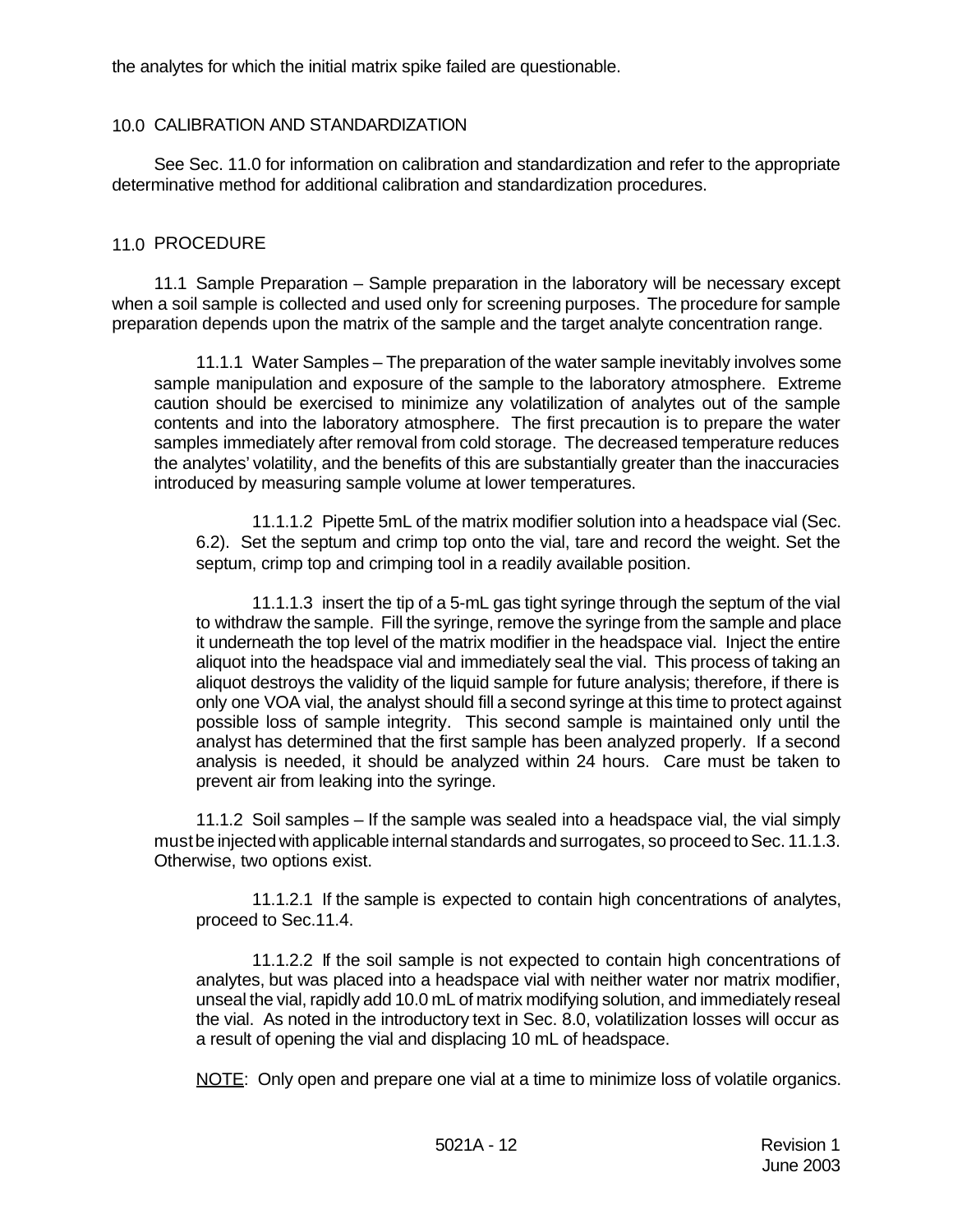11.1.3 Using the syringe (Sec. 6.4.2), inject each headspace vial with internal standards and surrogates. Weigh the sealed vial and its contents to 0.01 g. If the matrix modifying solution was added at the time of sampling (Sec. 8.3.1), the tare weight does not include the 10 mL of matrix modifying solution. Therefore, weigh the field blank associated with those samples and subtract from it the tare weight of the vial in which the field blank was prepared. Use the difference as the weight of the matrix modifying solution in the samples. (Although this approach may introduce some error into the sample results, that error should be much less than the changes that will occur in an unpreserved sample shipped to the laboratory without the modifier). Mix the samples (on a rotator or shaker) for at least 5 min.

11.2 The low concentration method utilizing an equilibrium headspace technique is found in Sec. 11.3 and sample preparation for the High Concentration Method is found in Sec. 11.4. The high concentration method is recommended for samples that obviously contain oily material or organic sludge waste (see Sec. 4.4). See Method 8000 for guidance on the selection of a GC or GC/MS determinative method. For the analysis of gasoline, use Method 8021 with GC/PID for BTEX in series with Method 8015 with the GC/FID detector for other gasoline components. If GC/MS analysis is preferred, follow Method 8260. For the analysis of MTBE and the other fuel oxygenates, use either Method 8015 with the GC/FID detector or Method 8260 using GC/MS.

11.3 Low concentration method for water, soil/sediment and solid waste amenable to the equilibrium headspace method. (Approximate concentration range of 0.5 to 200 µg/kg - the concentration range is dependent upon the determinative method and the sensitivity of each analyte.)

#### 11.3.1 Calibration

Prior to using this introduction technique for any GC or GC/MS method, the system must be calibrated. General calibration procedures are discussed in Method 8000, while the determinative methods and Method 5000 provide specific information on calibration and preparation of standards. Normally, external standard calibration is preferred for the GC methods because of possible interference problems with internal standards. If interferences are not a problem, based on historical data, internal standard calibration is acceptable. The GC/MS methods normally utilize internal standard calibration. The GC/MS methods require instrument tuning prior to proceeding with calibration.

11.3.1.1 GC/MS tuning

If a GC/MS determinative method is employed, prepare a 22-mL vial containing reagent water and the amount of BFB listed in the determinative method.

11.3.1.2 Initial calibration

Prepare five 22-mL vials, as described in Sec. 7.6, and a reagent blank (Sec. 7.5), and proceed according to Sec. 11.3.2 and the determinative method selected. The mixing step is eliminated since no soil is present in the vial.

11.3.1.3 Calibration verification

Prepare a 22-mL vial, as described in Sec. 7.6, by spiking with the midconcentration calibration standard. Proceed according to Sec. 11.3.2.1 (beginning by placing the vial into the autosampler) and the determinative method. If a GC/MS determinative method is employed, prepare a second 22-mL vial containing reagent water and the amount of BFB listed in the determinative method.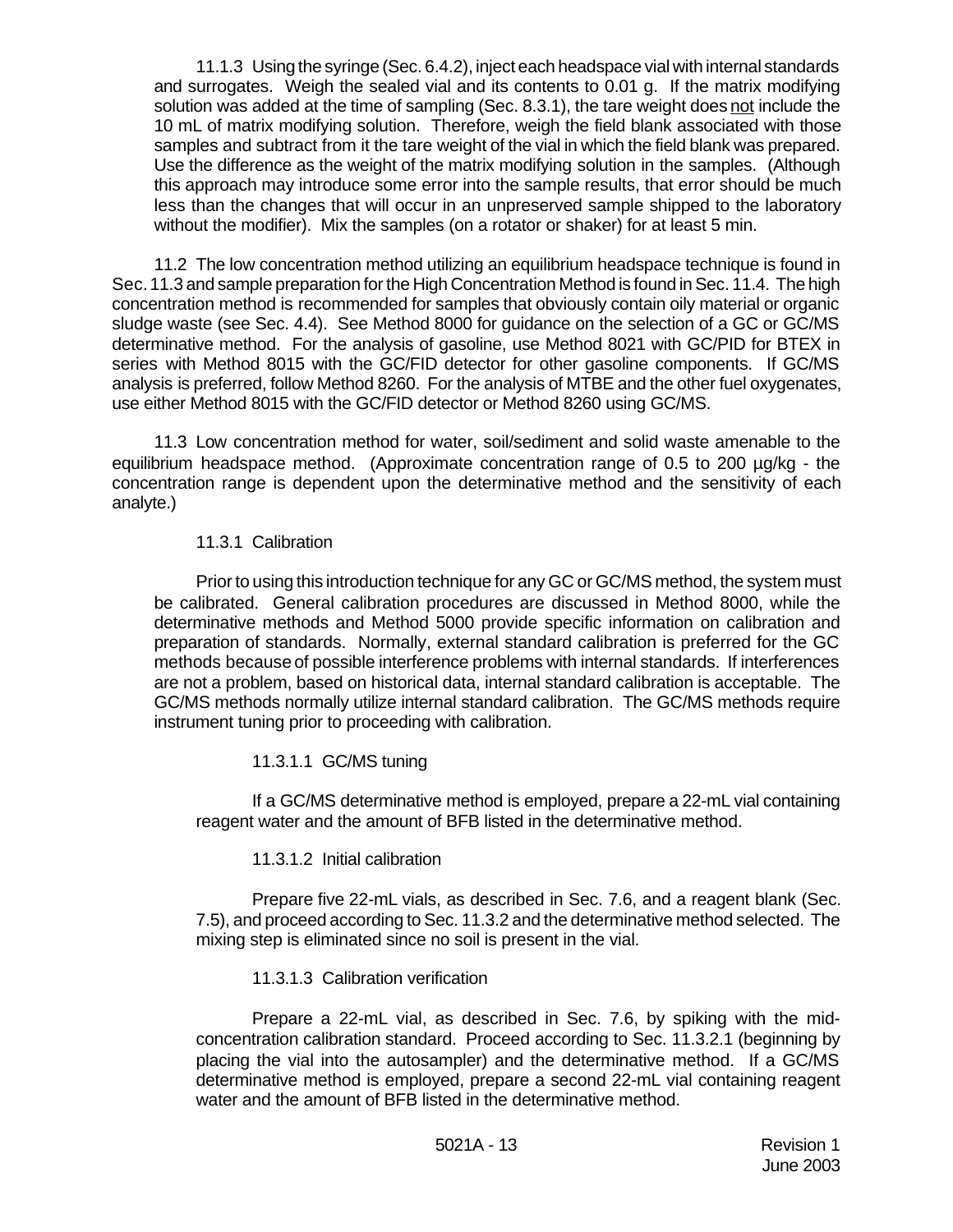#### 11.3.2 Headspace operating conditions

The conditions described throughout Sec. 11.3 were experimentally optimized using the equipment described in Sec. 6.2 and employing Method 8260 as the determinative method. If other headspace systems and determinative methods are utilized, it is recommended that the manufacturer's headspace operating conditions be followed, provided that they are appropriate for the determinative method to be employed.

11.3.2.1 Mix the samples (on a rotator or shaker) for at least 2 min. Place the vials in the autosampler carrousel at room temperature. The individual vials are heated to  $85^{\circ}$ C and allowed to equilibrate for 50 min. Each sample is mixed by mechanical vibration for at least 10 min. during this equilibrium period. Each vial is pressurized with helium carrier gas to a minimum pressure of 10 psi.

11.3.2.2 A representative and reproducible sample of the pressurized headspace is transferred to the GC column through a heated transfer line according to the manufacturer's instructions.

11.3.2.3 Proceed with the analysis as per the determinative method of choice.

#### 11.4 High concentration soil method

11.4.1 If the sample was collected as described in Sec. 8.3.2 without the addition of matrix modifying solution or organic-free reagent water to the vial, then weigh the sample to the nearest 0.01 g, add 10.0 mL of methanol to the sample in the tared 22-mL vial, and immediately reseal the vial. Open only one vial at a time to minimize the loss of volatile organics.

11.4.2 If the procedures in either Sec. 8.3.1 or 8.3.3 were employed for sample collection and either the matrix modifying solution or organic-free reagent water were added to the vial, then the sample for high concentration analysis should be taken from the separate 40- or 60-mL VOA vial collected without matrix modifying solution or reagent water as described in Sec. 8.3.2. Transfer approximately 2 g of sample from the 40- or 60-mL VOA vial into a tared 22-mL sample vial. Immediately add 10.0 mL of methanol to the 22-mL vial and seal both the 22-mL and the VOA vials. Open only one vial at a time to minimize the loss of volatile organics.

11.4.3 Mix by shaking for 10 min at room temperature. Decant 2 mL of the methanol extract to a screw-top vial with PTFE-faced septa and seal. Withdraw 10 µL, or appropriate volume of extract noted in Table 1, and inject into a 22 mL vial containing 10.0 mL of matrix modifying solution and internal standards (if necessary) and surrogates. Analyze by the headspace procedure by placing the vial into the autosampler and proceeding with Sec. 11.3.2.1.

#### 12.0 DATA ANALYSIS AND CALCULATIONS

 There are no data analysis and calculation steps directly associated with this procedure. Follow the directions given in the determinative method.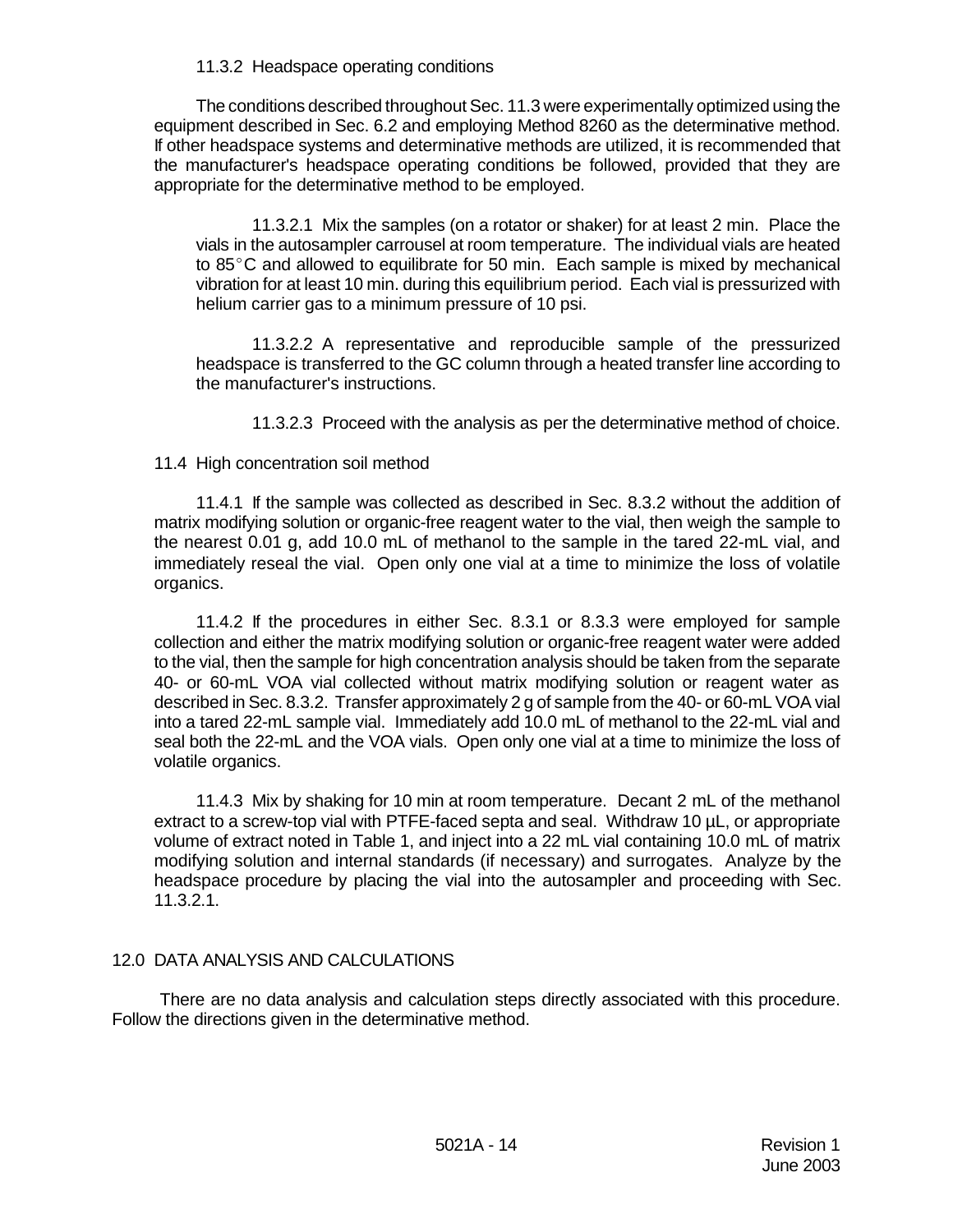#### 13.0 METHOD PERFORMANCE

13.1 Performance data and related information are provided in SW-846 methods only as examples and guidance. The data do not represent required performance goals for users of the methods. Instead, performance goals should be developed on a project-specific basis, and the laboratory should establish in-house QC performance criteria for the application of this method.

13.2 Water Samples - This method was used to measure several volatile organic compounds in groundwater samples. The samples were collected from two sites, twenty-four samples were collected from the first site (site A) and twenty-three samples were collected from the second site (site B). Using a basic preservative to prevent the hydrolysis of ethers such as MTBE, multiple groundwater vials were collected at each sampling point. The samples were analyzed by three independent laboratories. All of the laboratories used this method for sample preparation, and each laboratory used a different determinative method. One laboratory used a GC/MS technique with a quadrupole mass spectrometer (Method 8260), another used a GC/MS technique with an ion-trap mass spectrometer (Method 8260), and the third used a GC/FID technique (Method 8015). The example results of the analyses are shown in Figures 1 through 6. Since all three laboratories followed the same project plan and the same data quality objectives, the data generated by the three laboratories is mutually comparable, even though they used different techniques.

As recommended in Sec. 9.8, matrix spike studies were done at each site. The example percent recoveries from the site A studies are shown in Figure 7, while those from site B are shown in Figure 8. Figure 8 shows that one of the labs had poor recovery for MTBE. However, the recovery of the other ethers was acceptable, indicating that hydrolysis was not the source of the problem. The effect was attributed to sample matrix interference.

13.3 Soil Samples - Single laboratory accuracy and precision data were obtained for the method analytes in two soil matrices: sand and a surface garden soil. These data are found in tables in Method 8260.

#### 14.0 POLLUTION PREVENTION

14.1 Pollution prevention encompasses any technique that reduces or eliminates the quantity and/or toxicity of waste at the point of generation. Numerous opportunities for pollution prevention exist in laboratory operation. The EPA has established a preferred hierarchy of environmental management techniques that places pollution prevention as the management option of first choice. Whenever feasible, laboratory personnel should use pollution prevention techniques to address their waste generation. When wastes cannot be feasibly reduced at the source, the Agency recommends recycling as the next best option.

14.2 For information about pollution prevention that may be applicable to laboratories and research institutions consult *Less is Better: Laboratory Chemical Management for Waste Reduction* available from the American Chemical Society's Department of Government Relations and Science Policy, 1155 16th St., N.W. Washington, D.C. 20036, (202) 872-4477.

#### 15.0 WASTE MANAGEMENT

The Environmental Protection Agency requires that laboratory waste management practices be conducted consistent with all applicable rules and regulations. The Agency urges laboratories to protect the air, water, and land by minimizing and controlling all releases from hoods and bench operations, complying with the letter and spirit of any sewer discharge permits and regulations, and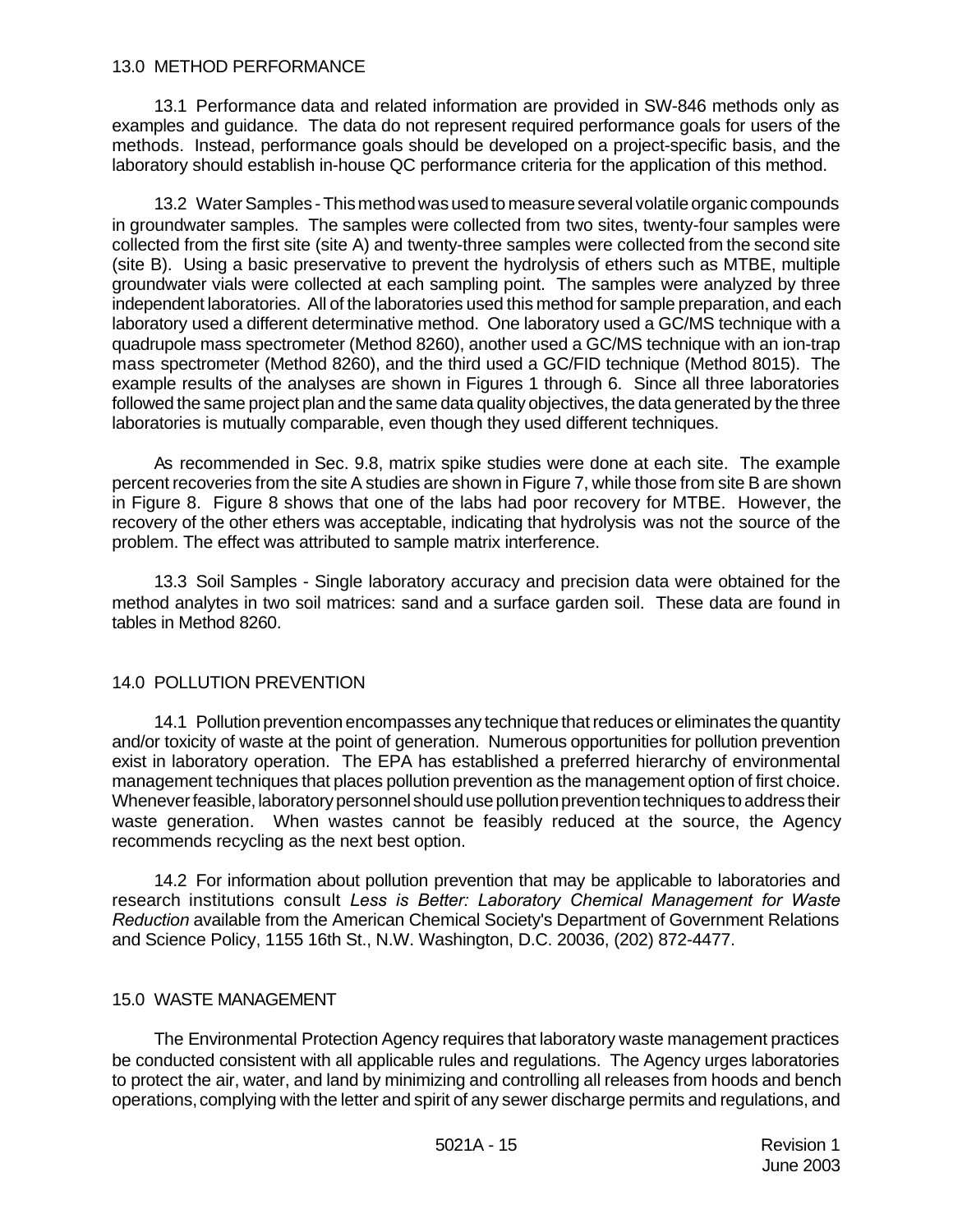by complying with all solid and hazardous waste regulations, particularly the hazardous waste identification rules and land disposal restrictions. For further information on waste management, consult *The Waste Management Manual for Laboratory Personnel* available from the American Chemical Society at the address listed in Sec. 14.2.

# 16.0 REFERENCES

- 1. P. Flores, and T. Bellar, "Determination of Volatile Organic Compounds in Soils using Equilibrium Headspace Analysis and Capillary Column Gas Chromatography/Mass Spectrometry," U.S. Environmental Protection Agency, Office of Research and Development, Environmental Monitoring Systems Laboratory, Cincinnati, OH, December, 1992.
- 2. B.V. Ioffe, and A.G. Vitenberg, "Headspace Analysis and Related Methods in Gas Chromatography," John Wiley and Sons, 1984.
- 3. R.J. Pirkle, and R.P. McLoughlin, "The Analysis of Selected Components of Reformulated Gasoline in Environmental Samples" *from* MTBE Handbook, *ed*. Kostecki, P. and Moyer, E. Amherst Scientific Publishers, 2002.
- 4. USEPA OUST, *Environmental Fact Sheet: Analytical Methods for Fuel Oxygenates,* EPA 510- F-03-001, April, 2003, http://www.epa.gov/OUST/mtbe/omethods.pdf.
- 5. White, H., Lesnik, B., and Wilson, J. T., "Analytical Methods for Fuel Oxygenates", *LUSTLine* (Bulletin #42), October, 2002, http://www.epa.gov/oust/mtbe/LL42Analytical.pdf

## 17.0 TABLES, DIAGRAMS, FLOWCHARTS, AND VALIDATION DATA

The following pages contain the tables and figures referenced by this method.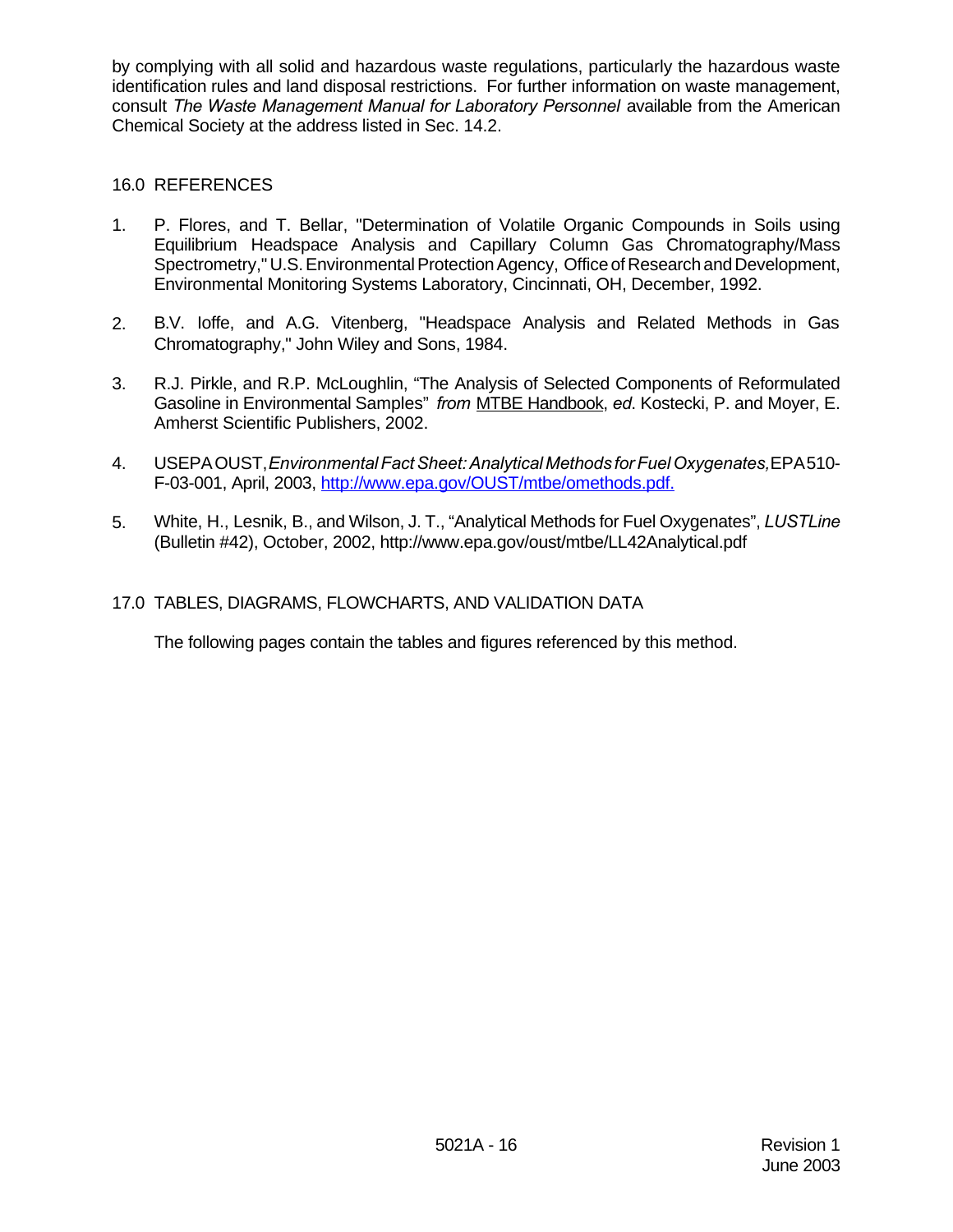#### TABLE 1

#### QUANTITY OF METHANOL EXTRACT NEEDED FOR ANALYSIS OF HIGH-CONCENTRATION SOILS/SEDIMENTS

| Approximate<br><b>Concentration Range</b> | Volume of<br>Methanol Extract <sup>a</sup> |  |
|-------------------------------------------|--------------------------------------------|--|
| 500-10,000 µg/kg                          | $100 \mu L$                                |  |
| 1,000-20,000 µg/kg                        | $50 \mu L$                                 |  |
| 5,000-100,000 µg/kg                       | $10 \mu L$                                 |  |
| 25,000-500,000 µg/kg                      | 100 $\mu$ L of 1/50 dilution $\frac{b}{c}$ |  |

Calculate appropriate dilution factor for concentrations exceeding this table.

- <sup>a</sup> The volume of methanol added to 5 mL of water being purged should be kept constant. Therefore, add to the 5 mL syringe whatever volume of methanol is necessary to maintain a volume of 100 µL added to the syringe.
- $b$  Dilute an aliquot of the methanol extract and then take 100  $\mu$ L for analysis.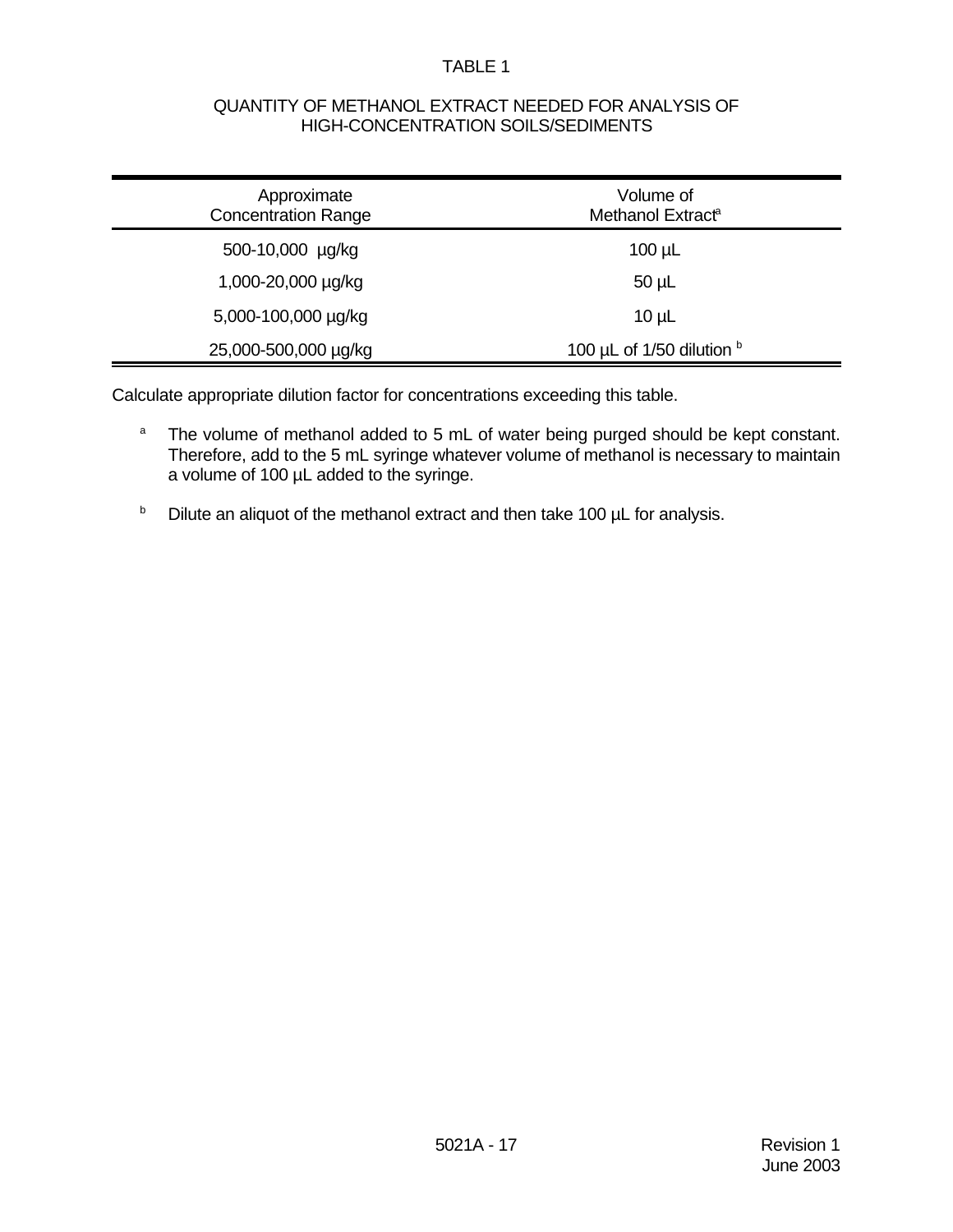# EXAMPLE RESULTS FOR SITE A STUDY OF ETHYL *TERT*-BUTYL ETHER

# **ETBE**



**ETL R.S. Kerr Microseeps**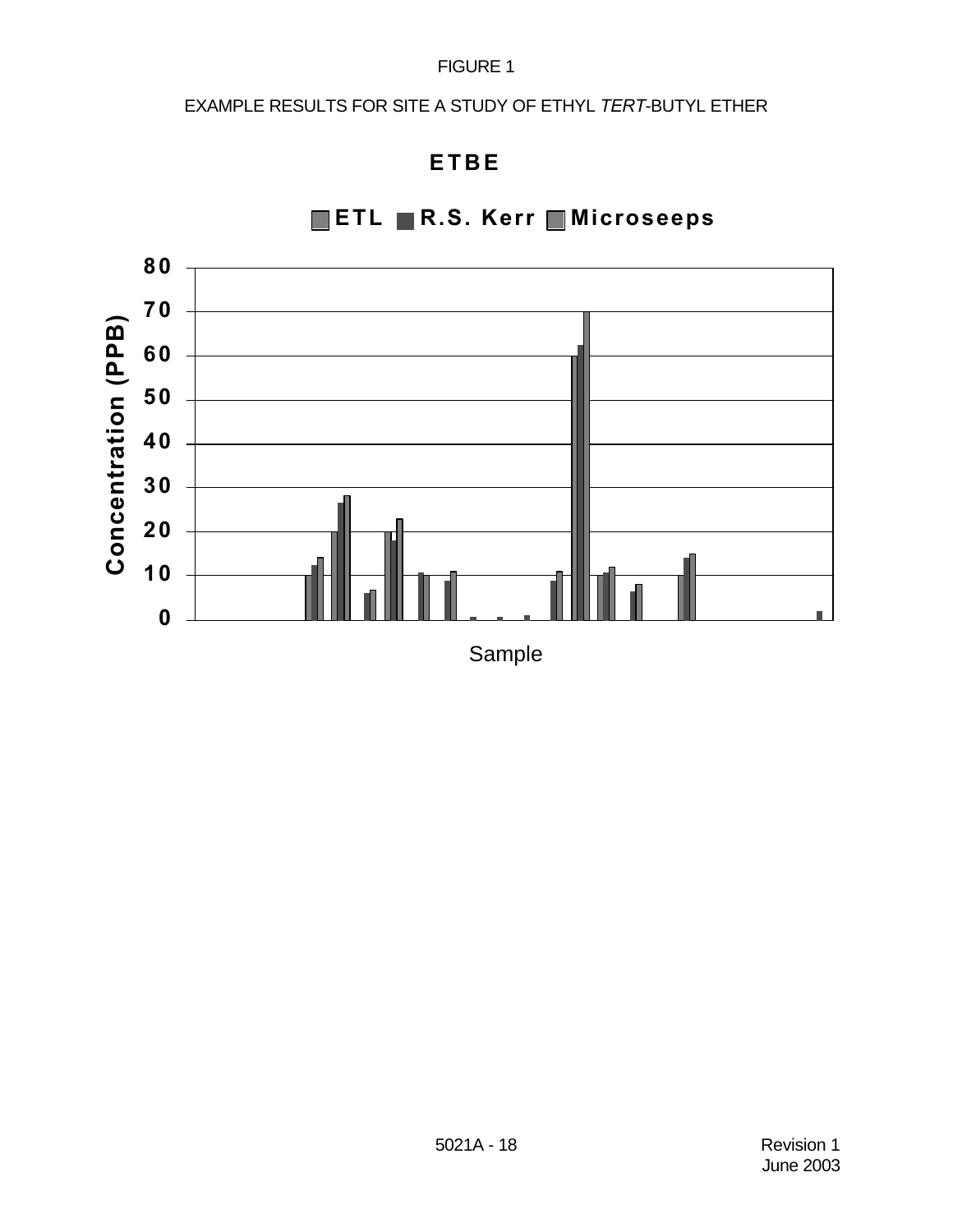EXAMPLE RESULTS FROM SITE A STUDY FOR *TERT* AMYL METHYL ETHER



# **TAME**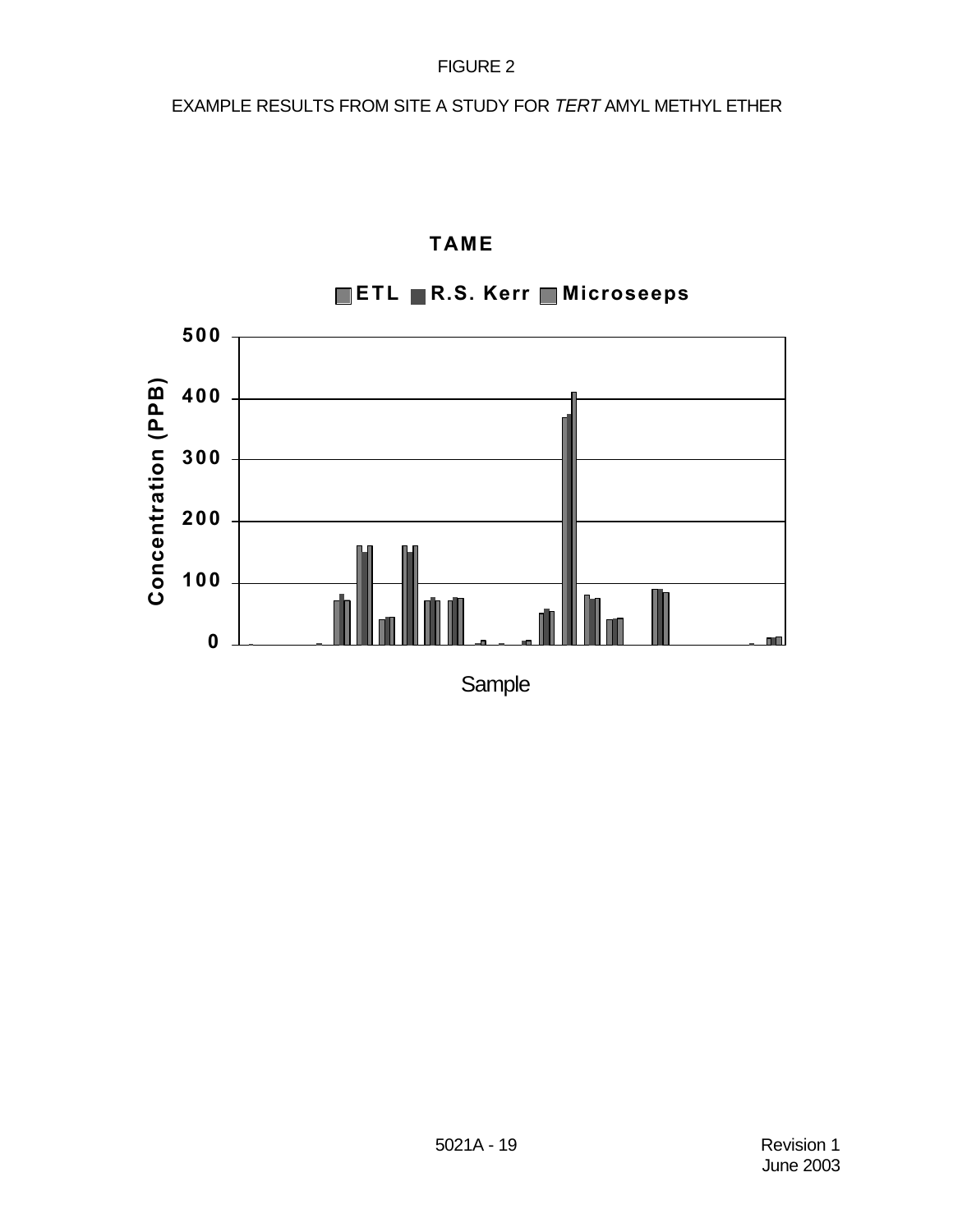EXAMPLE RESULTS FROM SITE A STUDY FOR METHYL *TERT*-BUTYL ETHER



# **MTBE**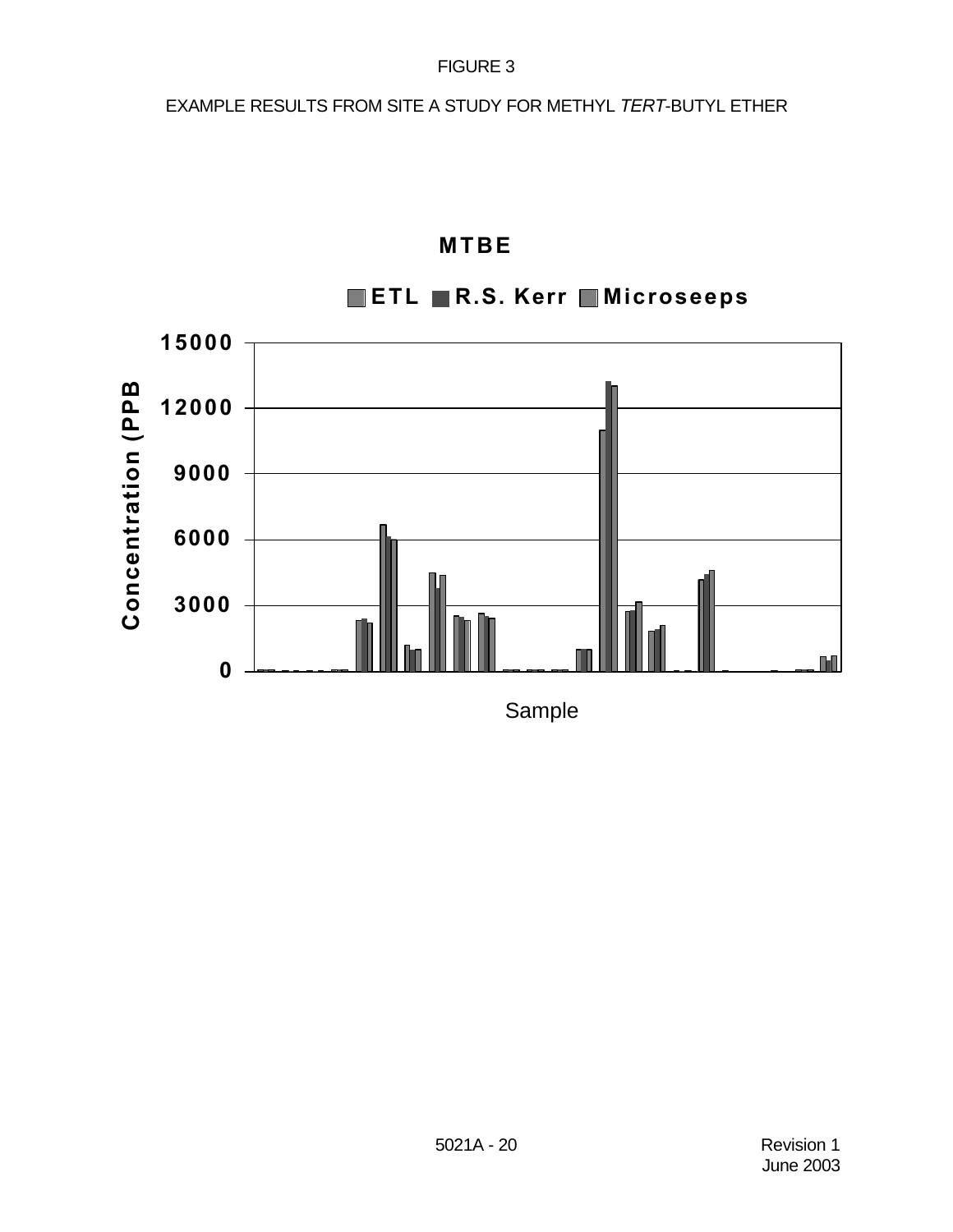# EXAMPLE RESULTS FROM SITE B STUDY FOR BENZENE



Concentration (PPB) Concentration (PPB)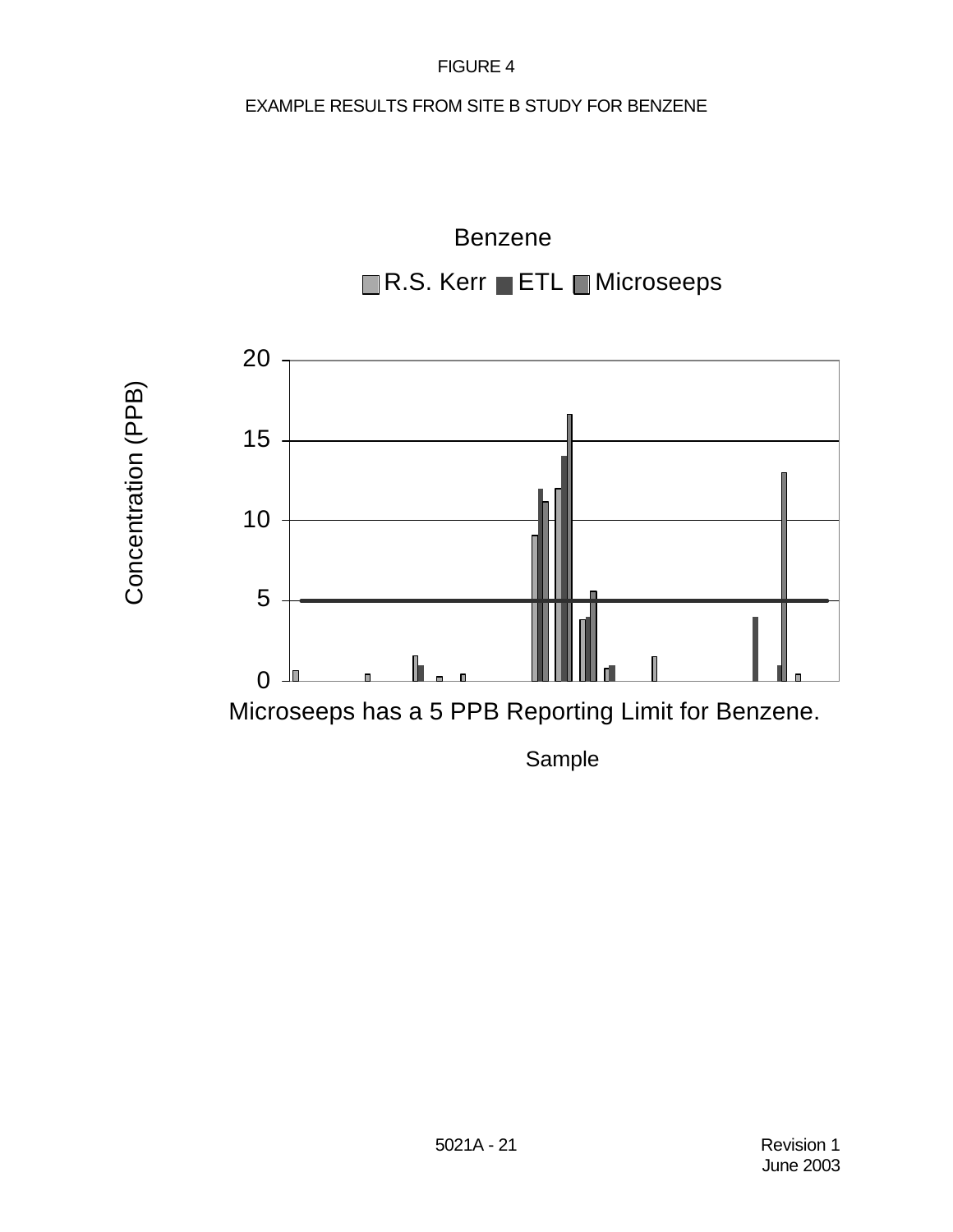# EXAMPLE RESULTS FROM SITE B STUDY FOR METHYL *TERT*-BUTYL ETHER

# MTBE

# R.S. Kerr ETL Microseeps

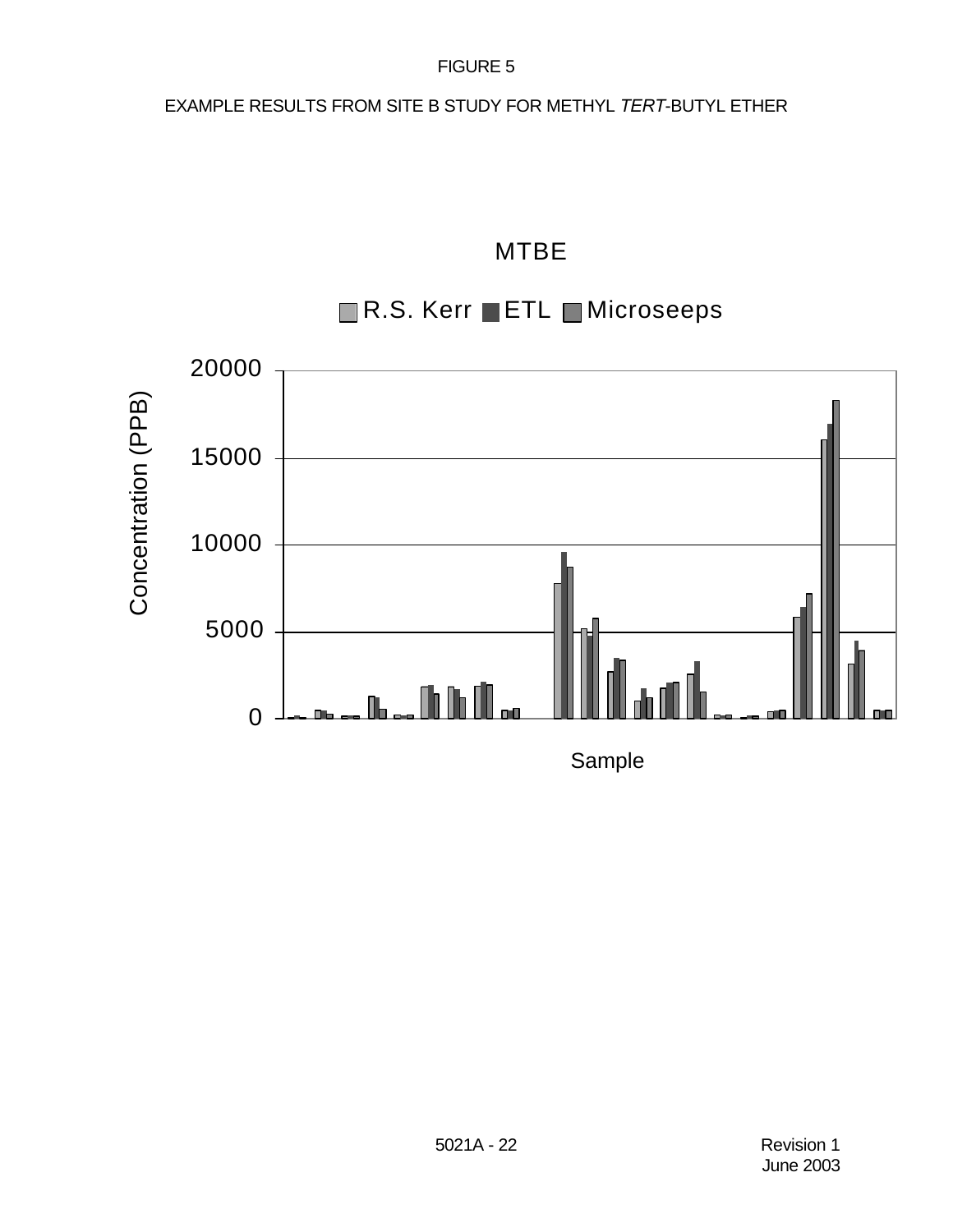# EXAMPLE RESULTS FROM SITE B STUDY FOR *TERT*-BUTYL ALCOHOL







Sample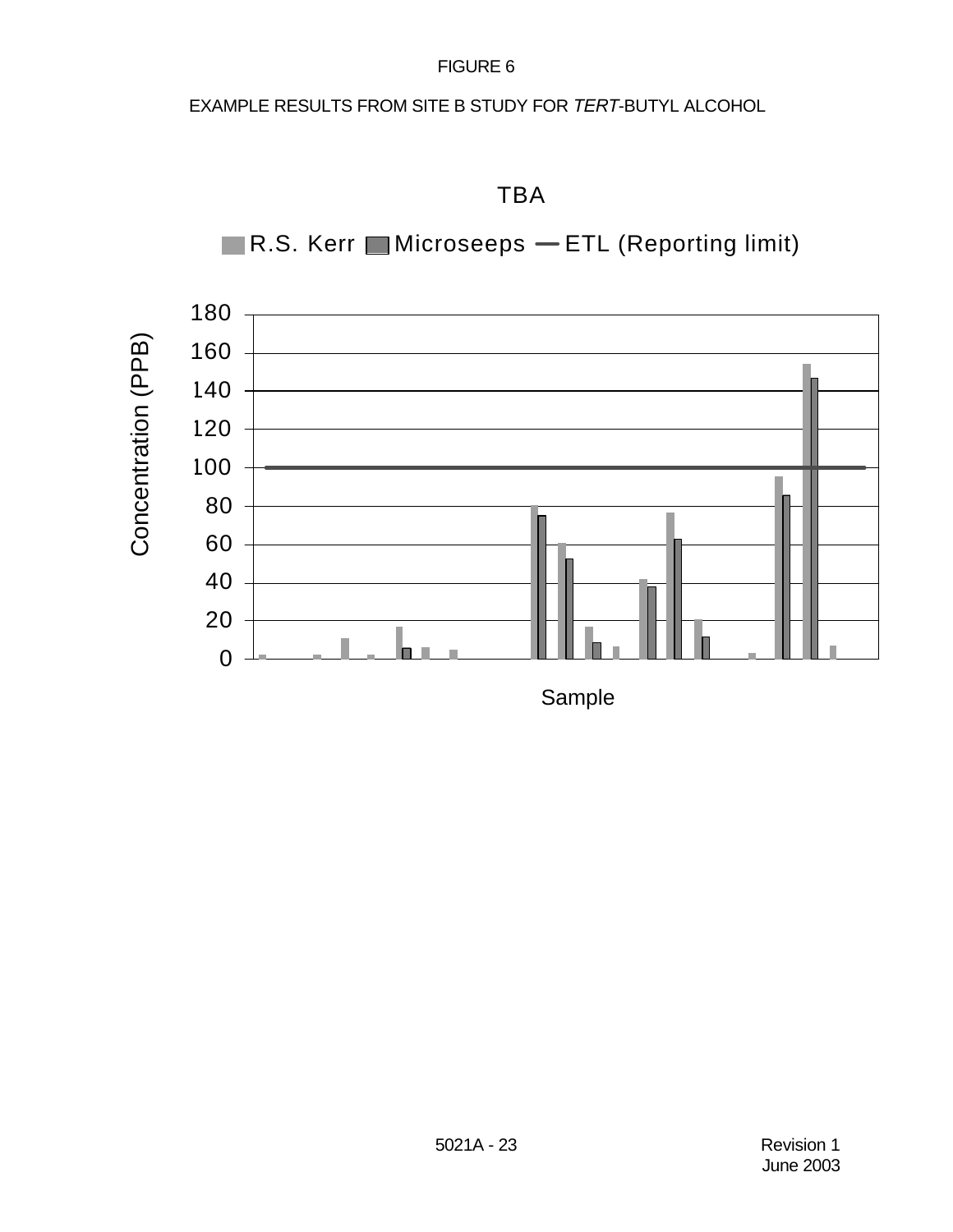EXAMPLE PERCENT RECOVERIES FROM THE MATRIX SPIKE STUDIES OF SITE A